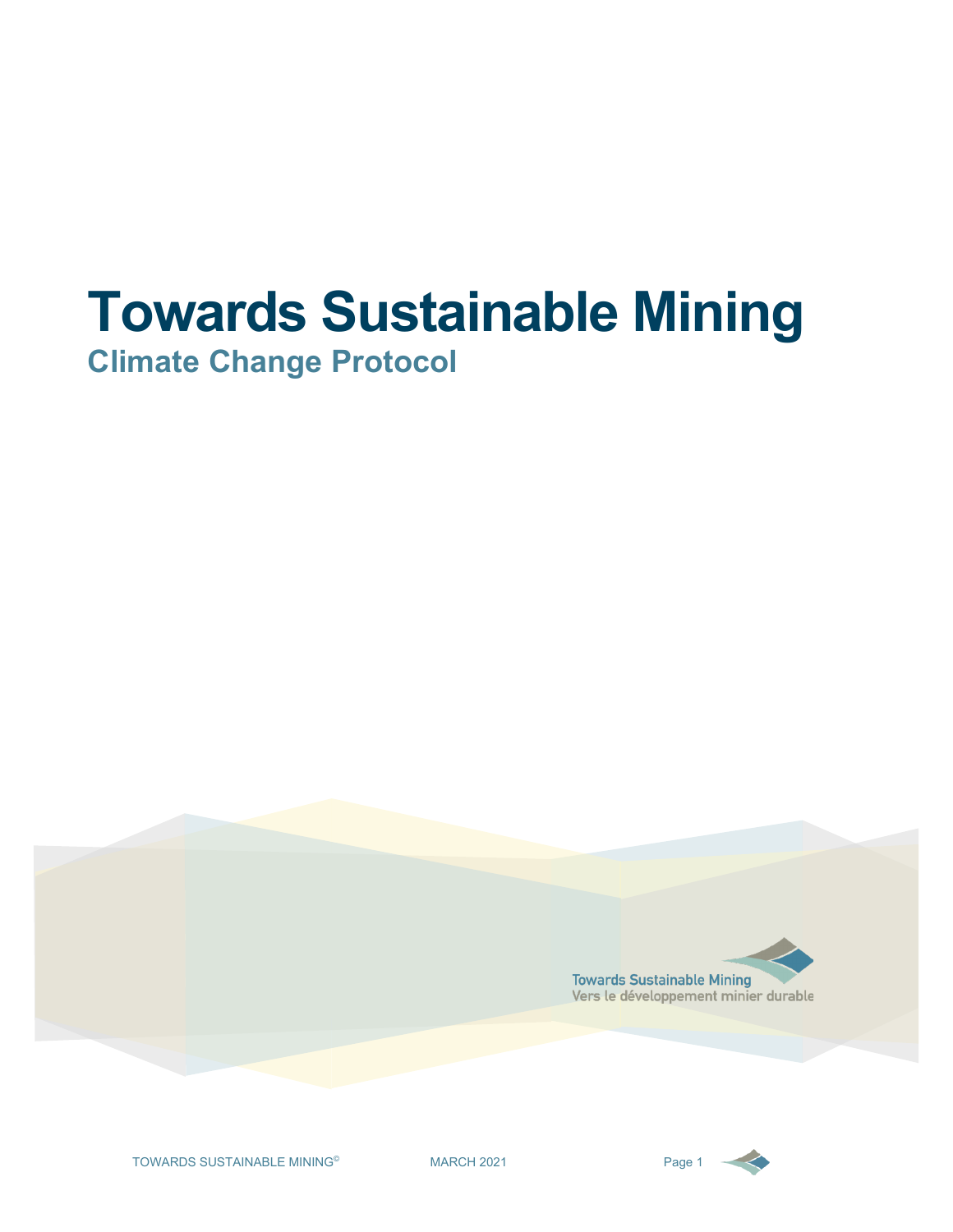

## **TSM ASSESSMENT PROTOCOL**<br>A Tool for Assessing Climate Change Performance

#### Purpose

The purpose of this TSM protocol is to facilitate continual performance improvements in the mining sector related to the management of climate-related risks and opportunities, including associated mitigation and adaptation strategies, target-setting and reporting. Implementation of this protocol is intended to support companies, at both the corporate and facility levels, in advancing the goals of the Paris Agreement. [1](#page-1-0) The Paris Agreement aims to strengthen the global response to the threat of climate change by keeping a global temperature rise this century at well below 2°C above pre-industrial levels and by pursuing efforts to limit the temperature increase even further to 1.5°C. This protocol is also intended to align with the Recommendations of the Task Force on Climate-related Financial Disclosures[,2](#page-1-1) which aim to improve the ability to appropriately assess and price climaterelated risk and opportunities.

#### Performance Indicators

To assess performance and measure progress towards achieving this purpose, the Climate Change Protocol specifies criteria associated with three indicators:

- 1. Corporate climate change management
- 2. Facility climate change management
- 3. Facility performance targets and reporting

As with any performance assessment tool, professional judgment is required in assessing alignment with each indicator and associated criteria. Application of this protocol will therefore require a level of expertise in auditing, systems assessment, energy and greenhouse gas (GHG) emissions management, physical climate impact management and climate change adaptation, as well as relevant regulatory regimes and requirements. This protocol is a tool to assess the level of implementation of climate change management practices in support of the TSM initiative. It is not, of itself, a guarantee of the effectiveness of climate change management activities, but is intended to create the awareness, practice and corporate culture needed to achieve success in this area.



<span id="page-1-0"></span><sup>1</sup> United Nations. 2015. *Paris Agreement*.

[https://unfccc.int/files/essential\\_background/convention/application/pdf/english\\_paris\\_agreement.pdf](https://unfccc.int/files/essential_background/convention/application/pdf/english_paris_agreement.pdf)

<span id="page-1-1"></span><sup>2</sup> Task Force on Climate-Related Financial Disclosures. 2017. *Recommendations of the Task Force on Climate-Related Financial Disclosures.* <https://www.fsb-tcfd.org/publications/final-recommendations-report/>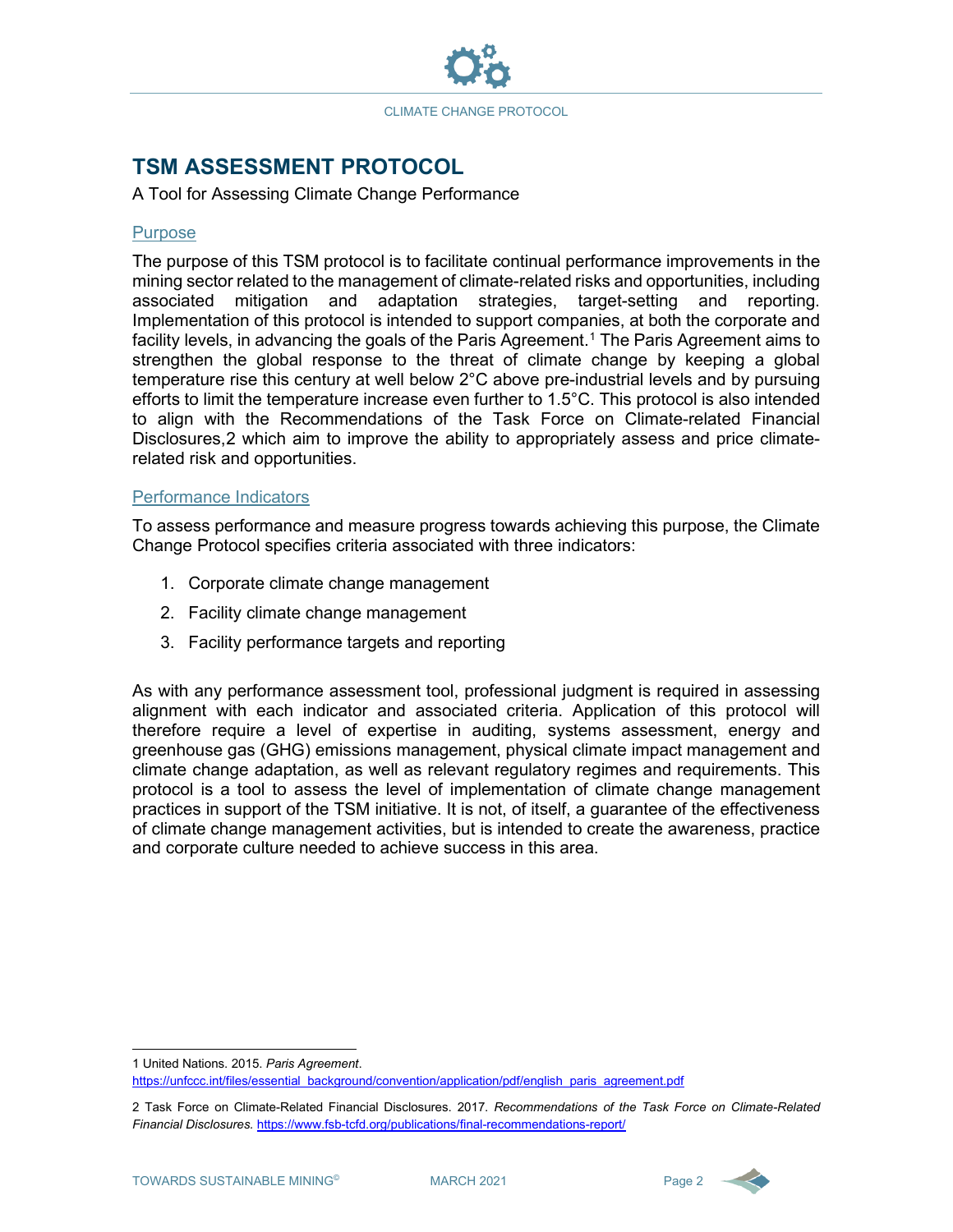

## **1. CORPORATE CLIMATE CHANGE MANAGEMENT**

#### **Purpose**

To confirm that commitments, governance and processes are in place at the board and management levels to support the consideration of climate change implications in business strategy. This indicator is to be completed at the corporate level.

### Corporate Climate Change Management:

## *Assessment Criteria*

| <b>LEVEL</b> | <b>CRITERIA</b>                                              |                                                                                                                                                                                                                                                                              |  |
|--------------|--------------------------------------------------------------|------------------------------------------------------------------------------------------------------------------------------------------------------------------------------------------------------------------------------------------------------------------------------|--|
| C            | The company does not meet all Level B criteria.<br>$\bullet$ |                                                                                                                                                                                                                                                                              |  |
| B            |                                                              | 1. A corporate action plan has been developed to meet all requirements for a<br>Level A.                                                                                                                                                                                     |  |
|              |                                                              | 2. Data on Scope 1 and 2 GHG emissions is maintained.                                                                                                                                                                                                                        |  |
|              |                                                              | 1. There is a demonstrated corporate climate change strategy that is<br>supported by defined actions, including integration of the strategy into<br>business planning for existing activities and in considerations for new<br>projects.                                     |  |
| A            |                                                              | 2. Board and management structures, accountabilities, responsibilities and<br>reporting processes related to the governance of climate-related risks and<br>opportunities are in place.                                                                                      |  |
|              |                                                              | 3. Material climate-related risks and opportunities and their impact on the<br>company's businesses, strategy and financial planning are identified,<br>assessed and managed.                                                                                                |  |
|              |                                                              | 4. Materials demonstrating the above criteria are publicly reported on an<br>annual basis.                                                                                                                                                                                   |  |
|              |                                                              | 1. There is a demonstrated corporate commitment to climate action that is<br>consistent with the ambition to limit global warming to well below 2°C<br>(above pre-industrial levels), with short- and long-term targets and actions<br>planned to achieve these commitments. |  |
|              |                                                              | 2. Performance is measured against stated targets in Level AA Criterion #1.                                                                                                                                                                                                  |  |
| AA           |                                                              | 3. Processes for identifying, assessing and managing material climate-related<br>risks and opportunities are integrated into the company's risk management<br>approach.                                                                                                      |  |
|              |                                                              | 4. The resilience of the business strategy has been considered, taking into<br>consideration different climate-related scenarios, including high- and low-<br>warming scenarios.                                                                                             |  |
|              |                                                              | 5. The impacts of material climate-related risks and opportunities identified on<br>additional aspects of business and strategy are identified, assessed and                                                                                                                 |  |

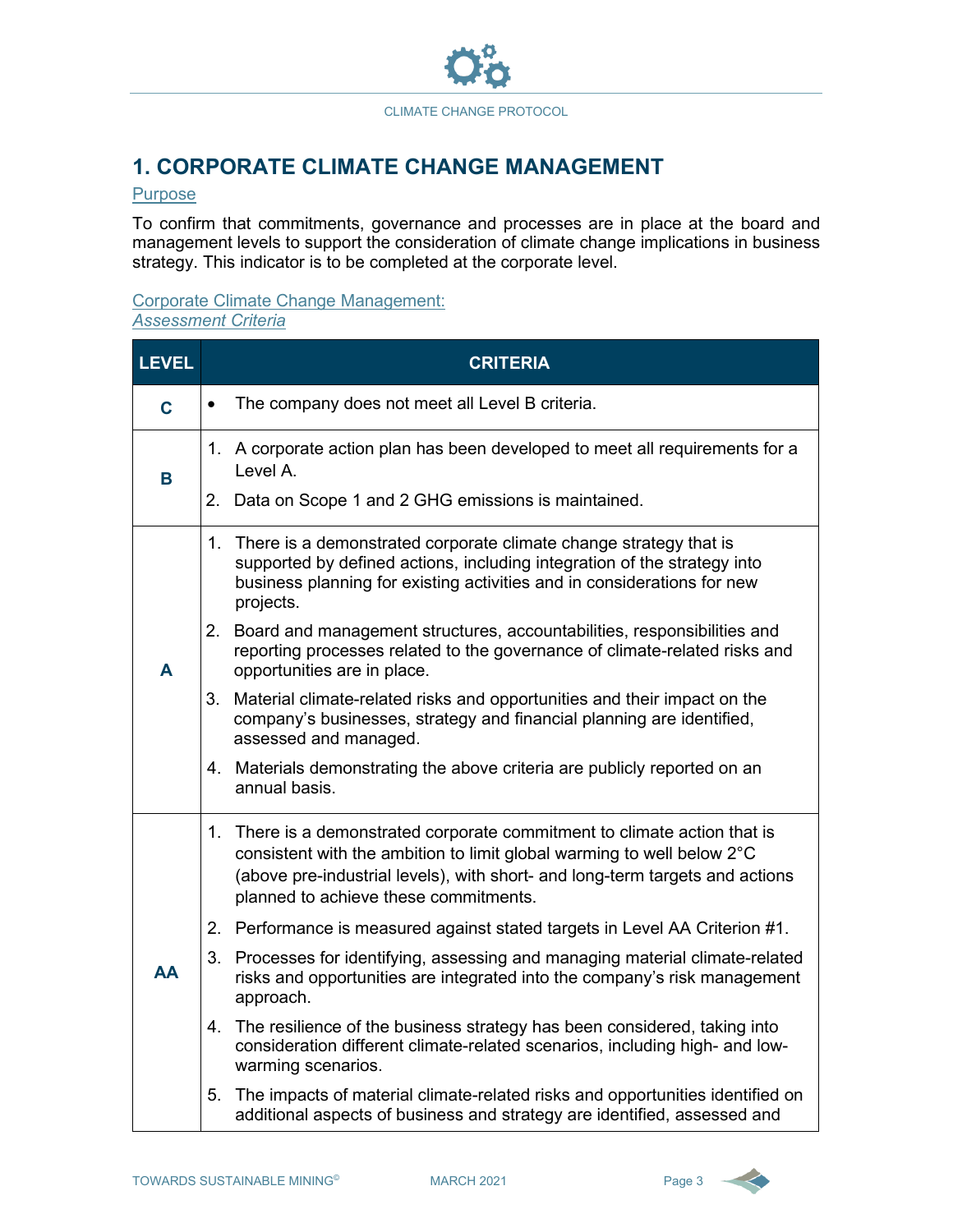

|                                                                                                                                                                        |                                                                                                                                  | managed.                                                                                                                                                                                                                                                           |  |  |
|------------------------------------------------------------------------------------------------------------------------------------------------------------------------|----------------------------------------------------------------------------------------------------------------------------------|--------------------------------------------------------------------------------------------------------------------------------------------------------------------------------------------------------------------------------------------------------------------|--|--|
| 6. There is a demonstrated understanding of how the company's strategic<br>investments contribute to societal climate change resiliency and the low<br>carbon economy. |                                                                                                                                  |                                                                                                                                                                                                                                                                    |  |  |
|                                                                                                                                                                        |                                                                                                                                  | 7. Procurement and supply chain management practices demonstrate<br>alignment with the corporate climate change strategy.                                                                                                                                          |  |  |
|                                                                                                                                                                        | 8. The corporate climate change strategy includes at least two of the following<br>elements:                                     |                                                                                                                                                                                                                                                                    |  |  |
|                                                                                                                                                                        |                                                                                                                                  | a. Planned or actual investments in climate action (e.g., research and<br>development, energy performance improvements, clean energy<br>projects) that will lead to measurable improvements in climate<br>change mitigation or adaptation.                         |  |  |
|                                                                                                                                                                        |                                                                                                                                  | b. Key performance indicators related to the implementation of the<br>climate change strategy assigned to relevant corporate employees,<br>with tracking on at least a quarterly basis                                                                             |  |  |
|                                                                                                                                                                        | c. A range of potential carbon price scenarios used when developing<br>strategies or evaluating and making decisions on projects |                                                                                                                                                                                                                                                                    |  |  |
|                                                                                                                                                                        | d. Opportunities for offsets that benefit communities of interest<br>evaluated and, where feasible, prioritized                  |                                                                                                                                                                                                                                                                    |  |  |
|                                                                                                                                                                        |                                                                                                                                  | 9. Materials demonstrating the above criteria are publicly reported on an<br>annual basis.                                                                                                                                                                         |  |  |
|                                                                                                                                                                        |                                                                                                                                  | 1. The corporate climate change strategy includes all of the elements outlined<br>in Level AA Criterion #8.                                                                                                                                                        |  |  |
|                                                                                                                                                                        |                                                                                                                                  | 2. There are demonstrated corporate commitments:                                                                                                                                                                                                                   |  |  |
|                                                                                                                                                                        |                                                                                                                                  | a. Corresponding with societal ambitions to achieve net-zero emissions<br>by 2050, with short- and long-term targets and actions planned to<br>achieve these commitments.                                                                                          |  |  |
|                                                                                                                                                                        |                                                                                                                                  | b. That future major capital allocation decisions will consider alignment<br>with societal ambitions to achieve net-zero emissions by 2050.                                                                                                                        |  |  |
| <b>AAA</b>                                                                                                                                                             |                                                                                                                                  | c. To contribute to Scope 3 GHG emissions reductions.                                                                                                                                                                                                              |  |  |
|                                                                                                                                                                        |                                                                                                                                  | 3. Short- and long-term actions to achieve stated targets in Level AA Criterion<br>#1 and Level AAA Criterion #2(a) have been, or are on track to be, met on<br>the timescale identified, or corrective actions have been identified and are<br>being implemented. |  |  |
|                                                                                                                                                                        |                                                                                                                                  | 4. In jurisdictions without a carbon pricing regime, the company applies an<br>internal carbon price in standard financial analyses.                                                                                                                               |  |  |
|                                                                                                                                                                        |                                                                                                                                  | 5. Materials demonstrating the above criteria are publicly reported on an<br>annual basis.                                                                                                                                                                         |  |  |

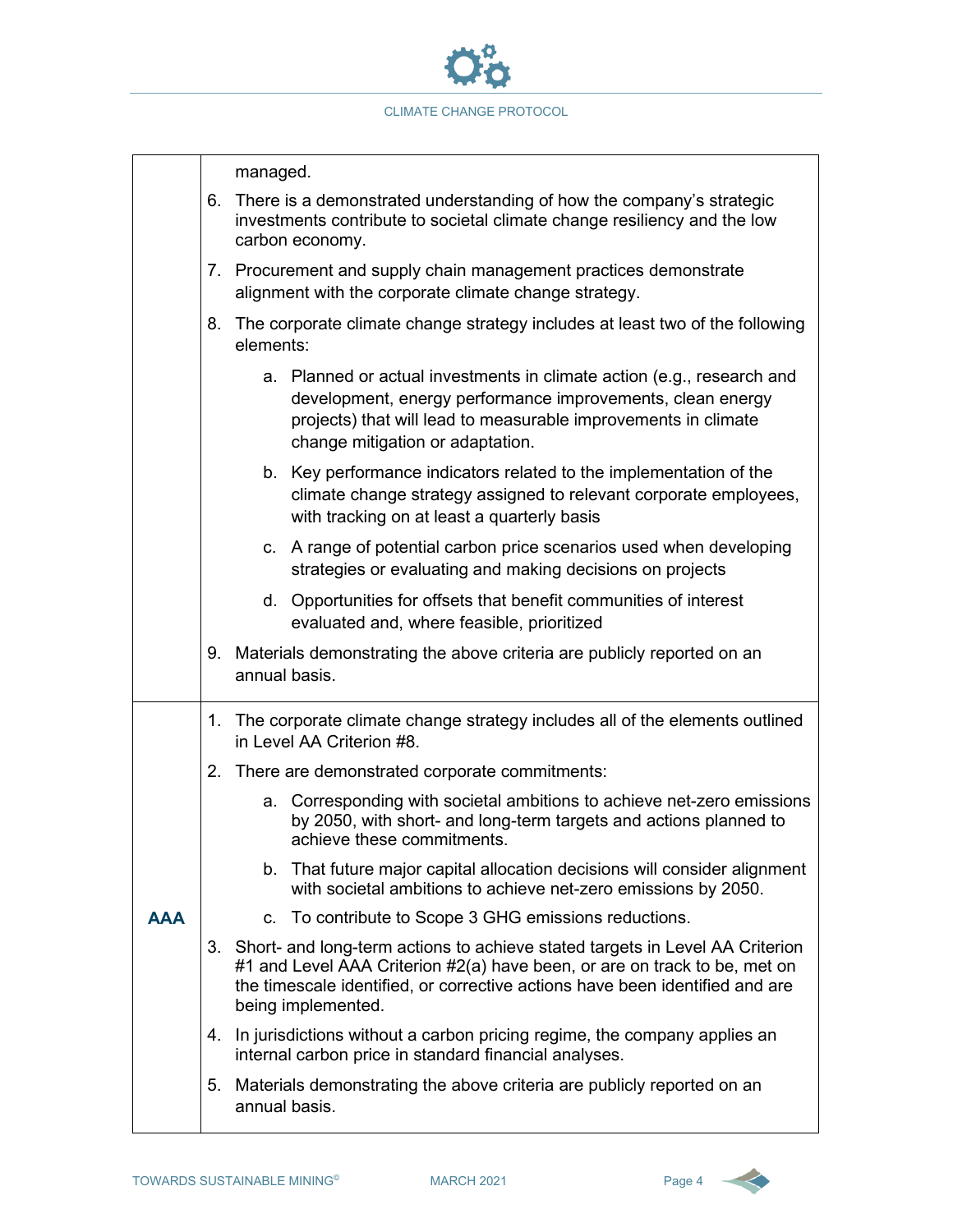

#### FAQs: Corporate Climate Change Management

| #                       | <b>FAQ</b>                                                                                                                                                                                                      | <b>PAGE</b> |  |
|-------------------------|-----------------------------------------------------------------------------------------------------------------------------------------------------------------------------------------------------------------|-------------|--|
| $\mathbf 1$             | What are Scope 1, Scope 2 and Scope 3 GHG emissions?                                                                                                                                                            | 13          |  |
| $\mathbf{2}$            | What are material climate-related risks and opportunities?                                                                                                                                                      |             |  |
| $\overline{\mathbf{3}}$ | What types of commitments can be made at the corporate level<br>with regards to climate change?                                                                                                                 | 13          |  |
| 4                       | What is a carbon offset?                                                                                                                                                                                        | 13          |  |
| 5                       | What are net-zero emissions?                                                                                                                                                                                    | 13          |  |
| 6                       | Can corporate disclosures meet criteria for facility-level<br>reporting?                                                                                                                                        | 14          |  |
| 7                       | What types of commitments can be made to contribute to Scope 3<br><b>GHG emissions reductions?</b>                                                                                                              | 14          |  |
| 8                       | What constitute 'additional aspects of business and strategy'?                                                                                                                                                  | 14          |  |
| 9                       | In companies where procurement is not managed at the corporate<br>level, can facility procurement and supply chain practices be used<br>to demonstrate alignment with the corporate climate change<br>strategy? | 14          |  |
| 10                      | What is an internal carbon price?                                                                                                                                                                               | 14          |  |
| 11                      | What types of guidance exist for corporate climate-related<br>disclosures?                                                                                                                                      | 15          |  |
| 12                      | What types of guidance exist to support the assessment of the<br>climate-related resilience of a business strategy?                                                                                             | 15          |  |
| 13                      | How can a company conduct a good scenario analysis?                                                                                                                                                             | 16          |  |
| 14                      | In cases of mergers or acquisitions, how should companies adapt<br>their climate change strategies and commitments?                                                                                             | 16          |  |
| 15                      | How can a company demonstrate an understanding of how the<br>commodities and products in which it invests or that it uses<br>contribute to societal climate change resiliency and the low carbon<br>economy?    | 16          |  |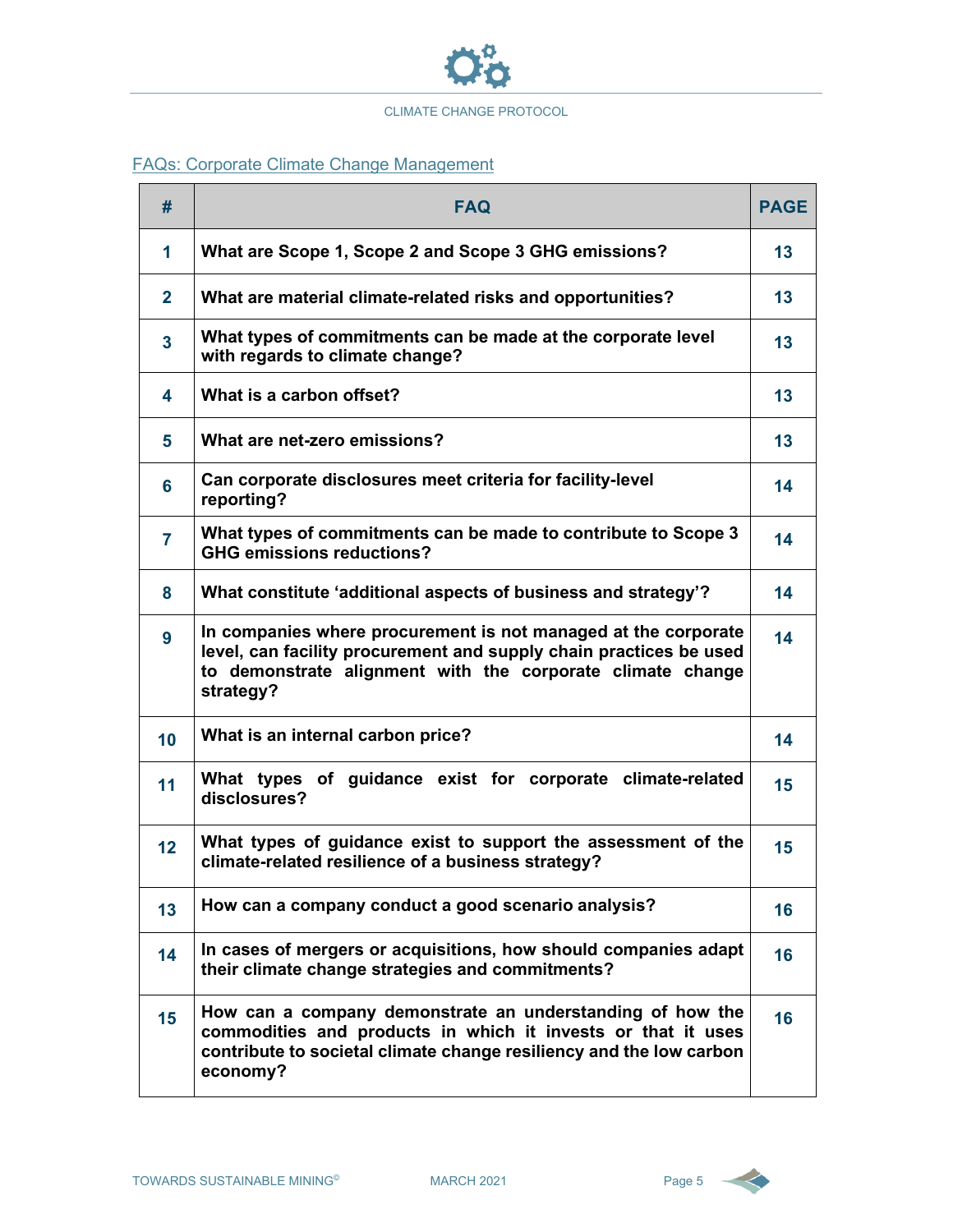

| 16 | How can corporate GHG reduction commitments align with the<br>commitment to limit global warming to well below 2°C (above pre-<br>industrial levels)? | 16 |
|----|-------------------------------------------------------------------------------------------------------------------------------------------------------|----|
| 17 | How can companies apply carbon price scenarios in strategic<br>development and decision-making processes?                                             |    |
| 18 | What types of strategic investments could contribute to societal<br>climate change resiliency and the low carbon economy?                             |    |



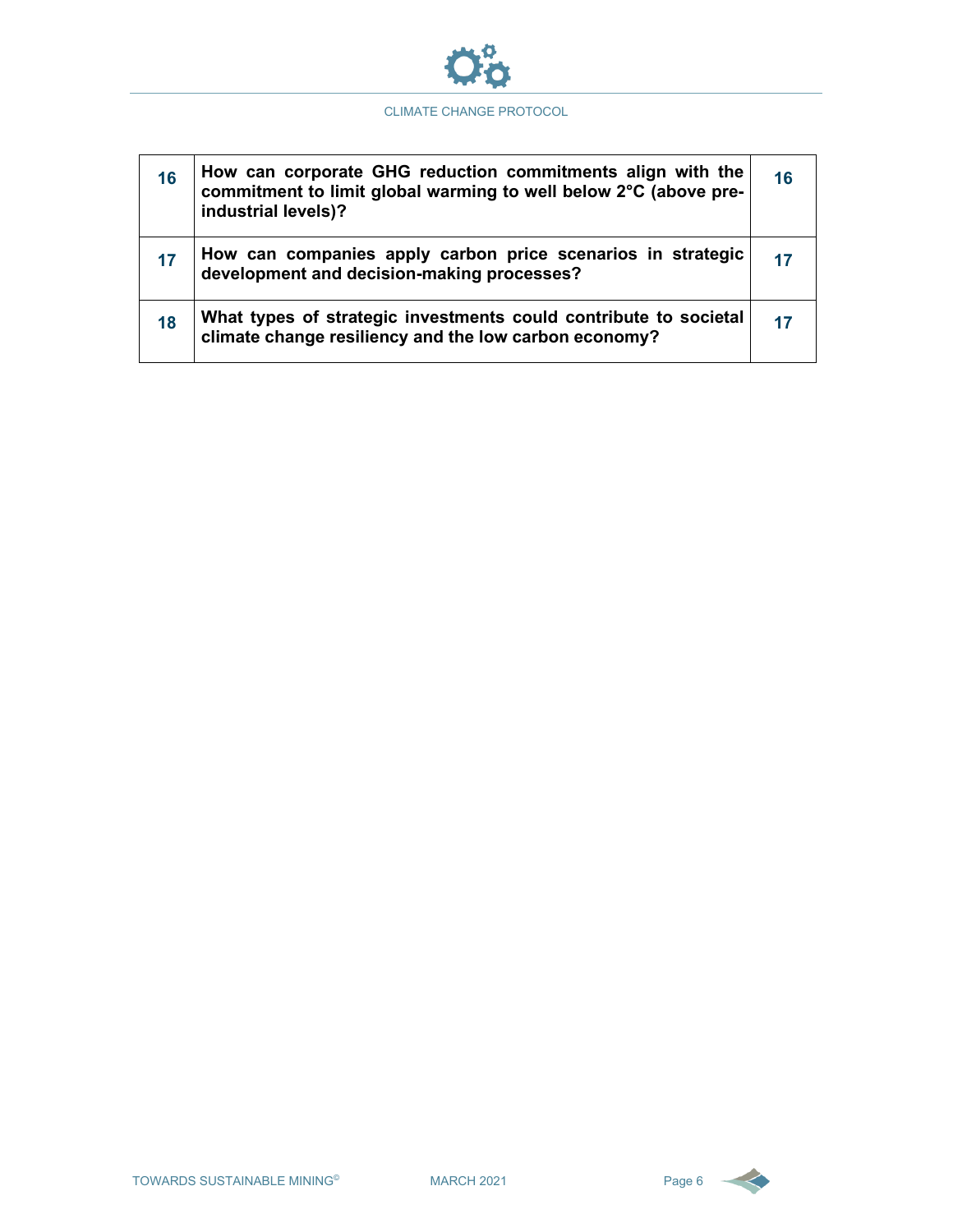

## **2. FACILITY CLIMATE CHANGE MANAGEMENT**

#### **Purpose**

To confirm that systems are in place at the facility level to manage energy, GHG emissions, physical climate impacts and adaptation. This indicator is supported by MAC's *Guide on Climate Change Adaptation for the Mining Sector*.

## Facility Climate Change Management:

*Assessment Criteria*

| <b>LEVEL</b> | <b>CRITERIA</b>                                               |                                                                                                                                                                                                                                                                                    |  |  |  |
|--------------|---------------------------------------------------------------|------------------------------------------------------------------------------------------------------------------------------------------------------------------------------------------------------------------------------------------------------------------------------------|--|--|--|
| $\mathbf c$  | The facility does not meet all Level B criteria.<br>$\bullet$ |                                                                                                                                                                                                                                                                                    |  |  |  |
|              |                                                               | 1. A basic energy use and GHG emissions management system has been<br>established that includes:<br>a. A demonstrated senior management commitment to manage<br>energy use and GHG emissions, with assigned responsibility to a<br>department or individual at the facility level. |  |  |  |
| В            |                                                               | b. Identification and disaggregation of significant sources of energy<br>consumption and GHG emissions.                                                                                                                                                                            |  |  |  |
|              |                                                               | c. Identification and estimation of significant sources of non-energy<br>GHG emissions.                                                                                                                                                                                            |  |  |  |
|              |                                                               | 2. The facility has conducted some analyses related to physical climate<br>impacts and adaptation.                                                                                                                                                                                 |  |  |  |
|              | 3.                                                            | The facility has developed an action plan to meet all requirements for a<br>Level A.                                                                                                                                                                                               |  |  |  |
|              |                                                               | 1. An energy and GHG emissions management system is established that<br>includes:                                                                                                                                                                                                  |  |  |  |
|              |                                                               | a. A data collection and monitoring process that is appropriate for the<br>energy use and GHG emission sources on site.                                                                                                                                                            |  |  |  |
| A            |                                                               | b. Clear definition of roles and responsibilities for managing energy<br>and GHG emisssions performance.                                                                                                                                                                           |  |  |  |
|              |                                                               | c. Operator awareness and understanding of parameters influencing<br>energy performance and operator actions to optimize system<br>energy performance for significant energy uses or GHG emission<br>sources.                                                                      |  |  |  |
|              |                                                               | d. Consideration of energy and GHG emissions in business planning,<br>including design criteria, where appropriate.                                                                                                                                                                |  |  |  |
|              |                                                               | e. An annual management review.                                                                                                                                                                                                                                                    |  |  |  |

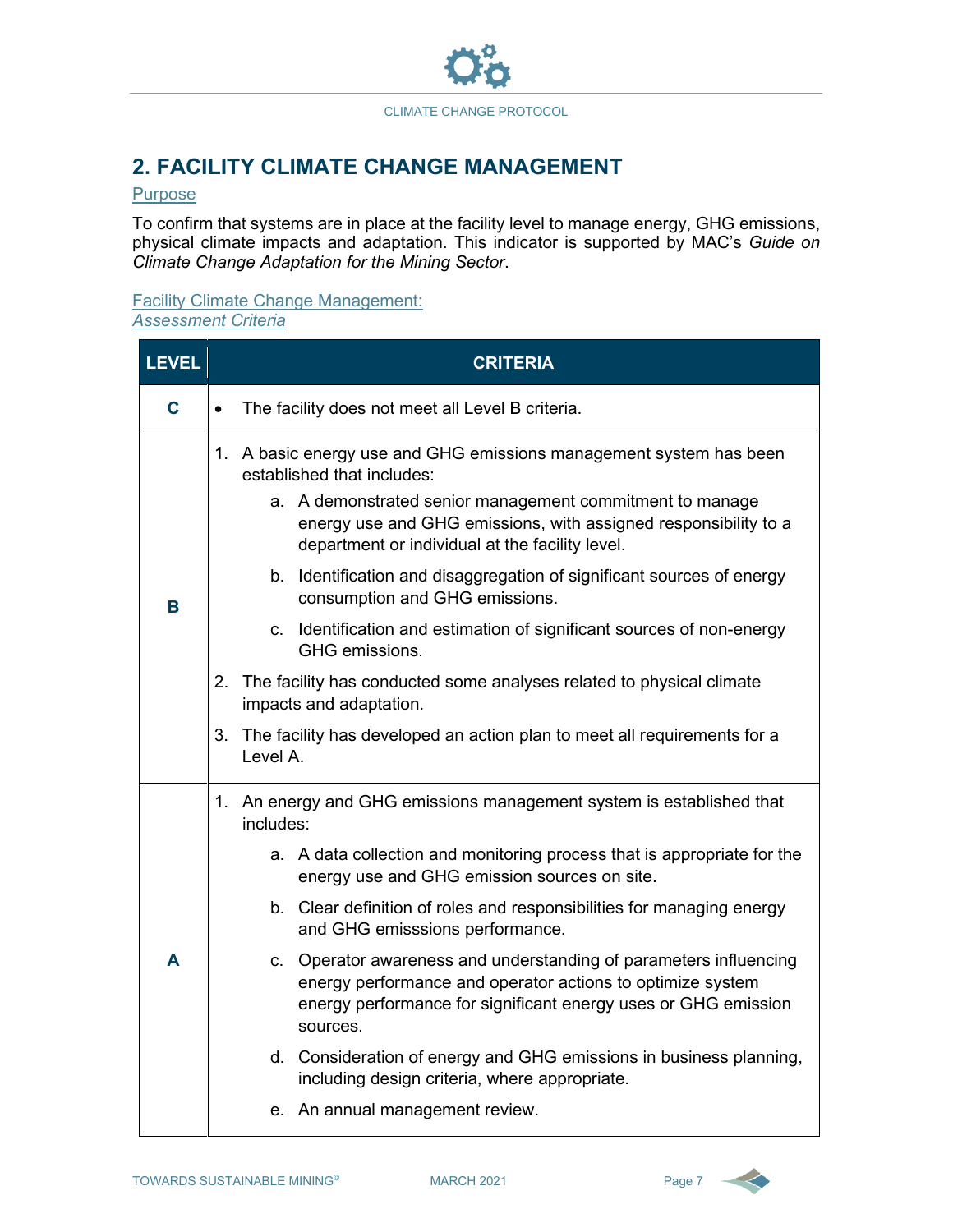

|            |                                                                                                                                                                                                     | 2. A process for the management of physical climate impacts and adaptation<br>is established that includes:                                                                                        |  |  |
|------------|-----------------------------------------------------------------------------------------------------------------------------------------------------------------------------------------------------|----------------------------------------------------------------------------------------------------------------------------------------------------------------------------------------------------|--|--|
|            | a. Assessment and identification of potential physical climate impacts,<br>with a review of this analysis scheduled at predetermined intervals.                                                     |                                                                                                                                                                                                    |  |  |
|            | b. Consideration of risks resulting from potential physical climate<br>impacts in relevant facility-level decision-making.                                                                          |                                                                                                                                                                                                    |  |  |
|            | c. Identification, prioritization and implementation through business<br>planning of adaptation measures that respond to the identified<br>physical climate impacts.                                |                                                                                                                                                                                                    |  |  |
|            | 3. A process is in place to promote awareness of climate change mitigation<br>and adaptation, including relevant corporate commitments and facility-level<br>targets, to employees and contractors. |                                                                                                                                                                                                    |  |  |
|            | 4. The facility gauges the level of importance of climate change mitigation and<br>adaptation in relation to relevant or affected communities of interest (COI)<br>and engages as appropriate.      |                                                                                                                                                                                                    |  |  |
|            |                                                                                                                                                                                                     | 1. The facility collaborates with COI interested in climate change as appropriate.                                                                                                                 |  |  |
| <b>AA</b>  |                                                                                                                                                                                                     | 2. The energy and GHG emissions management system has undergone an<br>internal or external audit.                                                                                                  |  |  |
|            |                                                                                                                                                                                                     | 1. The facility applies three or more of the following leading practices:                                                                                                                          |  |  |
|            |                                                                                                                                                                                                     | a. Key performance indicators related to the reduction of energy use<br>or GHG emissions are assigned to relevant employees.                                                                       |  |  |
|            |                                                                                                                                                                                                     | b. Offsets are integrated into the management system.                                                                                                                                              |  |  |
| <b>AAA</b> |                                                                                                                                                                                                     | c. The energy and GHG emissions management system is applied to<br>the full lifecycle of facility activities, including in relation to suppliers,<br>customers and other third parties.            |  |  |
|            |                                                                                                                                                                                                     | d. Active partnership is pursued with other organizations or COI on<br>physical climate impacts and adaptation management, with roles<br>and responsibilities assigned to support this commitment. |  |  |
|            |                                                                                                                                                                                                     | e. Community, cultural or traditional knowledge is considered in<br>climate impact assessments and in the design of adaptation<br>measures.                                                        |  |  |

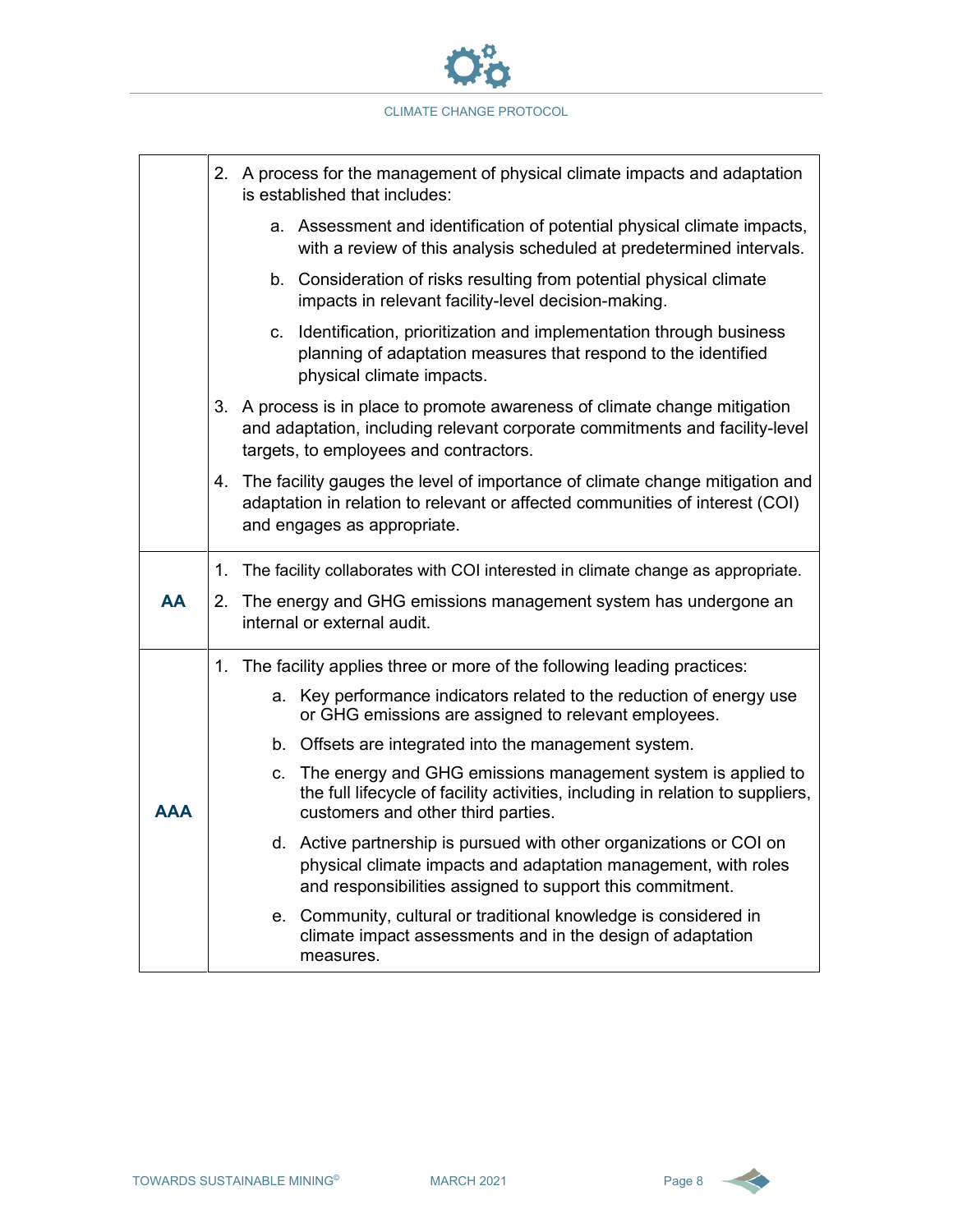

#### FAQs: Facility Climate Change Management

| #       | <b>FAQ</b>                                                                                                                                            |    |  |
|---------|-------------------------------------------------------------------------------------------------------------------------------------------------------|----|--|
| 19      | What is an annual management review?                                                                                                                  | 17 |  |
| 20      | What are communities of interest (COI)?                                                                                                               | 18 |  |
| 21      | How can facilities engage or collaborate with COI on climate change<br>management?                                                                    | 18 |  |
| $22 \,$ | What is an "internal or external audit"?                                                                                                              | 19 |  |
| 23      | What are examples of non-energy GHG emissions?                                                                                                        | 19 |  |
| 24      | What is independent assurance?                                                                                                                        | 20 |  |
| 25      | How long is an audit or independent assurance valid?                                                                                                  | 20 |  |
| 26      | Can regional assessments be used to identify potential physical<br>climate impacts at the facility level?                                             | 20 |  |
| 27      | How can a facility demonstrate efforts to engage with COI on<br>climate change mitigation and adaptation?                                             | 20 |  |
| 28      | How can a facility consider the level of risk associated with a<br>potential physical climate impact in the identification of adaptation<br>measures? | 20 |  |
| 29      | What types of climate scenarios should be used in a facility's<br>assessment of its physical climate vulnerabilities and risks?                       | 21 |  |

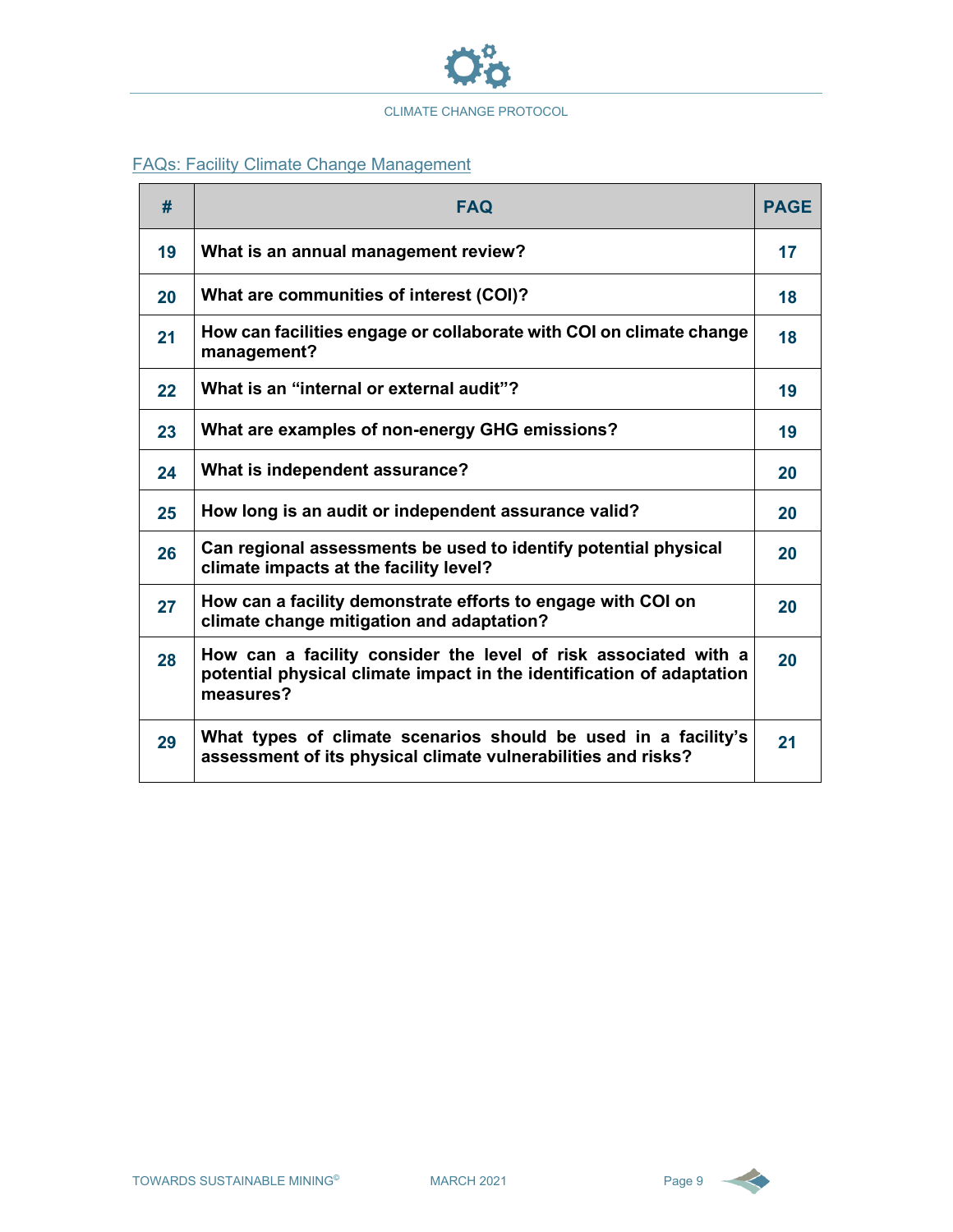

## **3. FACILITY PERFORMANCE TARGETS AND REPORTING**

#### **Purpose**

To confirm that energy and GHG emissions performance targets have been established at the facility level and that annual public reporting takes place on energy, GHG emissions, potential physical climate impacts, and adaptation measures.

#### Facility Performance Targets: *Assessment Criteria*

| <b>LEVEL</b> | <b>CRITERIA</b>   |                                                                                                                                                                                                                 |  |  |
|--------------|-------------------|-----------------------------------------------------------------------------------------------------------------------------------------------------------------------------------------------------------------|--|--|
| C            | $\bullet$         | The company does not meet all Level B criteria.                                                                                                                                                                 |  |  |
|              | 1.<br>$2_{\cdot}$ | Energy and/or GHG emissions performance targets have been set.<br>Some public reporting takes place on energy and/or GHG emissions.                                                                             |  |  |
| В            |                   | 3. Standard quantification and estimation methodologies are used to convert<br>energy and GHG emissions data into comparable units, including process<br>emissions data.                                        |  |  |
|              |                   | 4. The company has developed an action plan to meet all requirements for a<br>Level A.                                                                                                                          |  |  |
|              |                   | 1. Performance targets have been set focused on Scope 1 and 2 GHG<br>emissions.                                                                                                                                 |  |  |
|              |                   | 2. A facility-level action plan is developed and implemented that includes<br>clear short- and long-term steps towards achievement of the performance<br>targets.                                               |  |  |
|              |                   | 3. Progress is demonstrated towards the performance targets.                                                                                                                                                    |  |  |
|              |                   | 4. Annual public reporting includes:                                                                                                                                                                            |  |  |
| A            |                   | a. Metrics and targets used to assess performance focused on<br>Scope 1 and 2 GHG emissions.                                                                                                                    |  |  |
|              |                   | b. Where offsets are used to meet targets, a calculation of offsets as<br>a percentage of total emissions generated at the facility and the<br>source and the nature of the accreditation of the offsets.       |  |  |
|              |                   | 5. Information on the facility's assessment of potential physical climate<br>impacts and plans or actions to manage the associated risks is shared<br>publicly and updated as assessments or plans are updated. |  |  |
|              |                   | a. Performance targets have been met on the timescale identified, or<br>corrective actions have been identified and are being implemented.                                                                      |  |  |
| AA           |                   | b. Energy use and Scope 1 and 2 GHG emissions (e.g., source data,<br>conversion factors, energy GHG intensities used, etc.) have been<br>independently assured.                                                 |  |  |

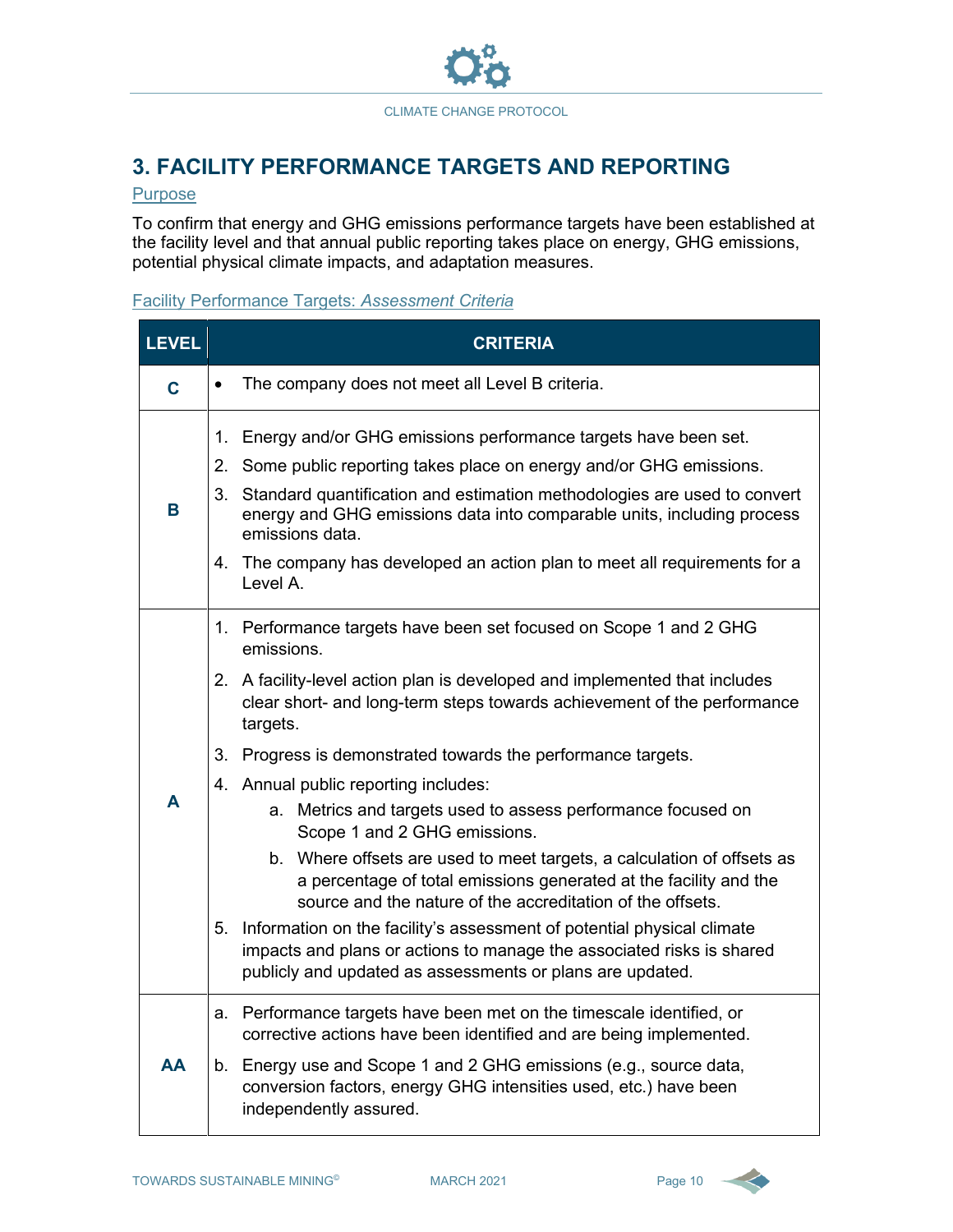

|            | c. The facility seeks feedback on public reporting as appropriate.                                                                                                                                                                                                                            |
|------------|-----------------------------------------------------------------------------------------------------------------------------------------------------------------------------------------------------------------------------------------------------------------------------------------------|
| <b>AAA</b> | Substantial transformation of the energy and GHG emissions profile of the<br>facility has taken place, evidenced by the results of process-improvement<br>techniques and technologies or other forms of GHG reductions or offsets,<br>in line with a long-term net-zero emissions commitment. |
|            | 2. Public reporting, including material Scope 3 GHG emissions data, is<br>independently assured for accuracy.                                                                                                                                                                                 |

#### FAQs: Facility Performance Targets and Reporting

| #  | <b>FAQ</b>                                                                                                                          | <b>PAGE</b> |
|----|-------------------------------------------------------------------------------------------------------------------------------------|-------------|
| 5  | What are net zero emissions?                                                                                                        | 14          |
| 6  | Can corporate disclosures meet criteria for facility-level<br>reporting?                                                            | 14          |
| 24 | What is independent assurance?                                                                                                      | 20          |
| 25 | How long is an audit or independent assurance valid?                                                                                | 20          |
| 30 | Can offsets be used to meet emissions reduction performance<br>targets?                                                             | 21          |
| 31 | Do targets need to apply to the entire facility?                                                                                    | 21          |
| 32 | Can a facility with distinctly different production processes set<br>separate energy and GHG emissions performance targets?         | 21          |
| 33 | Where regulation mandates a specific performance target for a<br>facility, can this target be used for the purposes of Indicator 3? | 21          |
| 34 | What type of information on physical climate impacts needs to be<br>publicly reported?                                              | 21          |
| 35 | What are material Scope 3 GHG emissions and how can they be<br>calculated?                                                          | 21          |
| 36 | What types targets can be used to assess performance on energy<br>related to Scope 1 and 2 GHG emissions?                           | 22          |
| 37 | How can a facility that is not in full operation set an appropriate<br>performance target?                                          | 23          |
| 38 | What should be considered when setting a performance target?                                                                        | 23          |
| 39 | How can a facility demonstrate progress towards energy and GHG                                                                      | 23          |

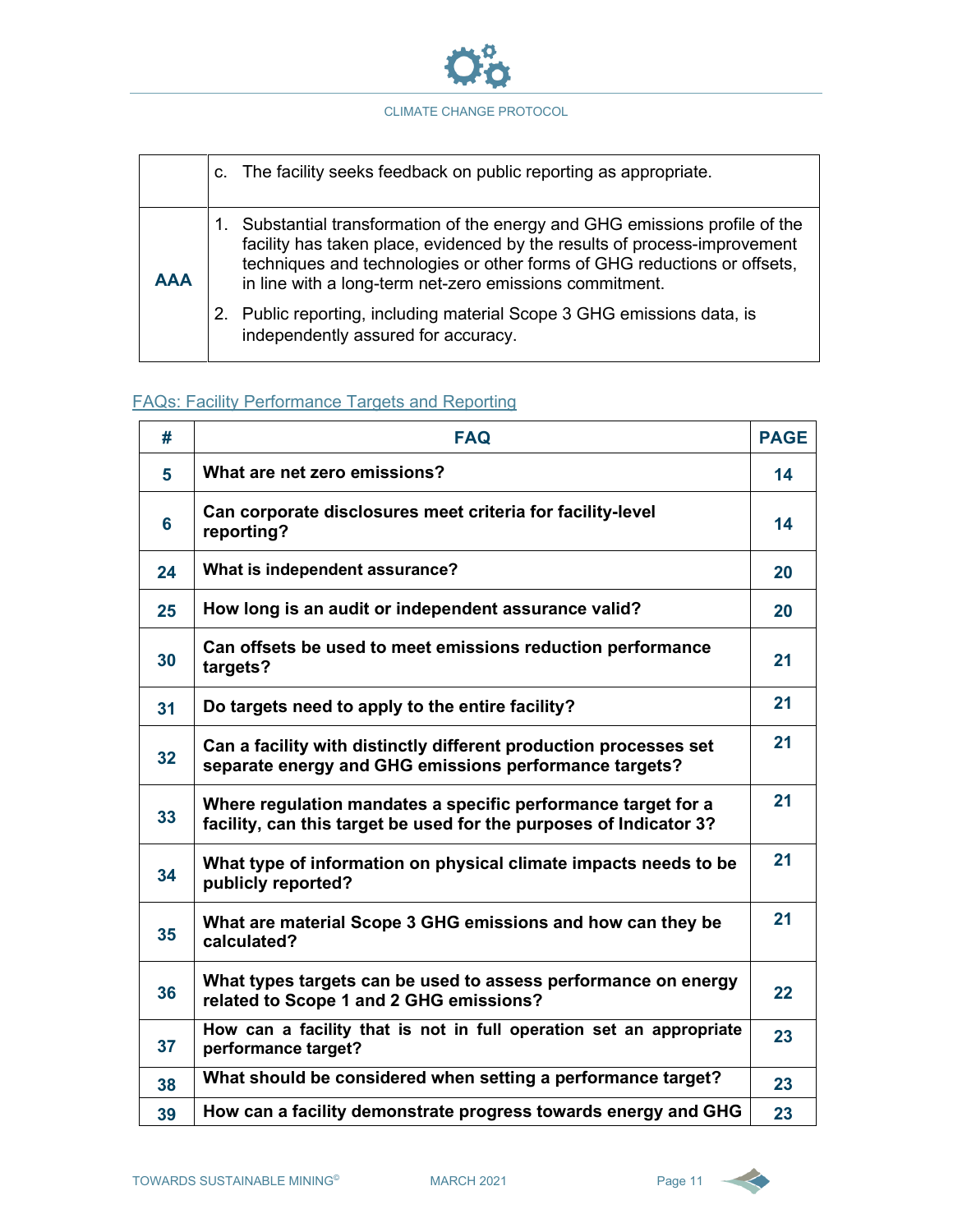

|    | emissions performance targets?                                                                                         |    |
|----|------------------------------------------------------------------------------------------------------------------------|----|
| 40 | What methodology can be used to create a practical target for<br>mines being developed and operated at greater depths? | 24 |



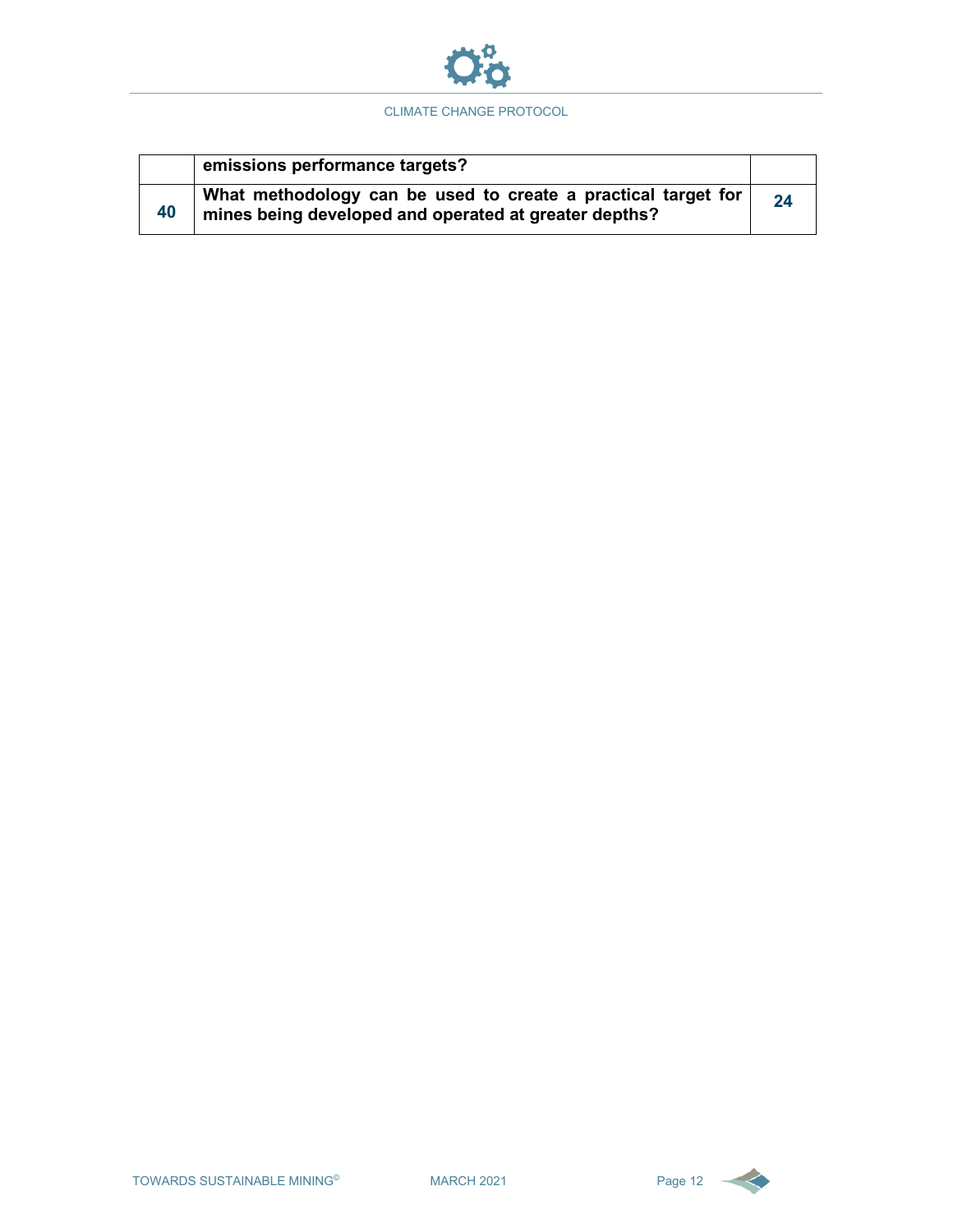

## **APPENDIX 1: FREQUENTLY ASKED QUESTIONS**

#### **1. What are Scope 1, Scope 2 and Scope 3 GHG emissions?**

Scope 1 emissions are the total global direct emissions from sources owned or controlled by the reporting company or facility, including stationary combustion, mobile combustion, process emissions and fugitive emissions.

Scope 2 emissions are indirect GHG emissions that the company or facility has caused through its consumption of energy in the form of electricity, heat, cooling or steam.

Scope 3 emissions are indirect emissions that arise as a consequence of a company's or a facility's activities from sources that are owned or controlled by others. For example, this includes emissions associated with the transportation of an end product, corporate travel, or the emissions produced in the manufacturing of an input to the main production process.

#### **2. What are 'material climate-related risks and opportunities'?**

Companies should include in their reporting a description of how the materiality of their emissions was assessed. Further guidance on determining materiality can be found at the link below.

*Climate Disclosure Standards Board. 2018. Materiality and Climate-related Financial Disclosures. [https://www.cdsb.net/sites/default/files/materiality\\_and\\_tcfd\\_paper.pdf](https://www.cdsb.net/sites/default/files/materiality_and_tcfd_paper.pdf)*

#### **3. What types of commitments can be made at the corporate level with regards to climate change?**

There are many types of commitments that can be made at the corporate level with regards to climate change. These include, but are not limited to:

- Intensity targets that allow for total emissions to increase with organic growth or acquisitions made by the company. They can be useful for evaluating the efficiency of a company's operations and processes.
- Absolute emission targets that impose on the company a level of reduction that does not depend on performance.
- Carbon neutrality targets that commit the company to achieving net-zero emissions by implementing internal strategies (e.g., improving operational efficiencies, purchasing renewable energy) or external measures (e.g., investing in carbon offset projects, investing in research & development of carbon reduction technologies).

#### **4. What is a carbon offset?**

A carbon offset is a unit of carbon dioxide equivalent (CO2e) that is reduced, avoided, or sequestered to compensate for emissions occurring elsewhere (e.g., at a mine or smelter). Offsets work in a financial system where, instead of reducing its own carbon use, a company can comply with emissions caps by purchasing an offset from an independent organization that completed and certified an emissions reduction, avoidance or sequestration project. For the purpose of TSM, an offset must be: independently verified by an accredited body, fungible and pass a credible additionality test.

#### **5. What are net-zero emissions?**

On a global scale, meeting the ambition to limit global warming to well below 2°C (above pre-industrial levels) by 2050 requires the global community to strike a balance between emission sources and sinks. Net zero emissions (also referred to as carbon neutrality) means that GHG emissions released into the atmosphere are balanced by an equivalent

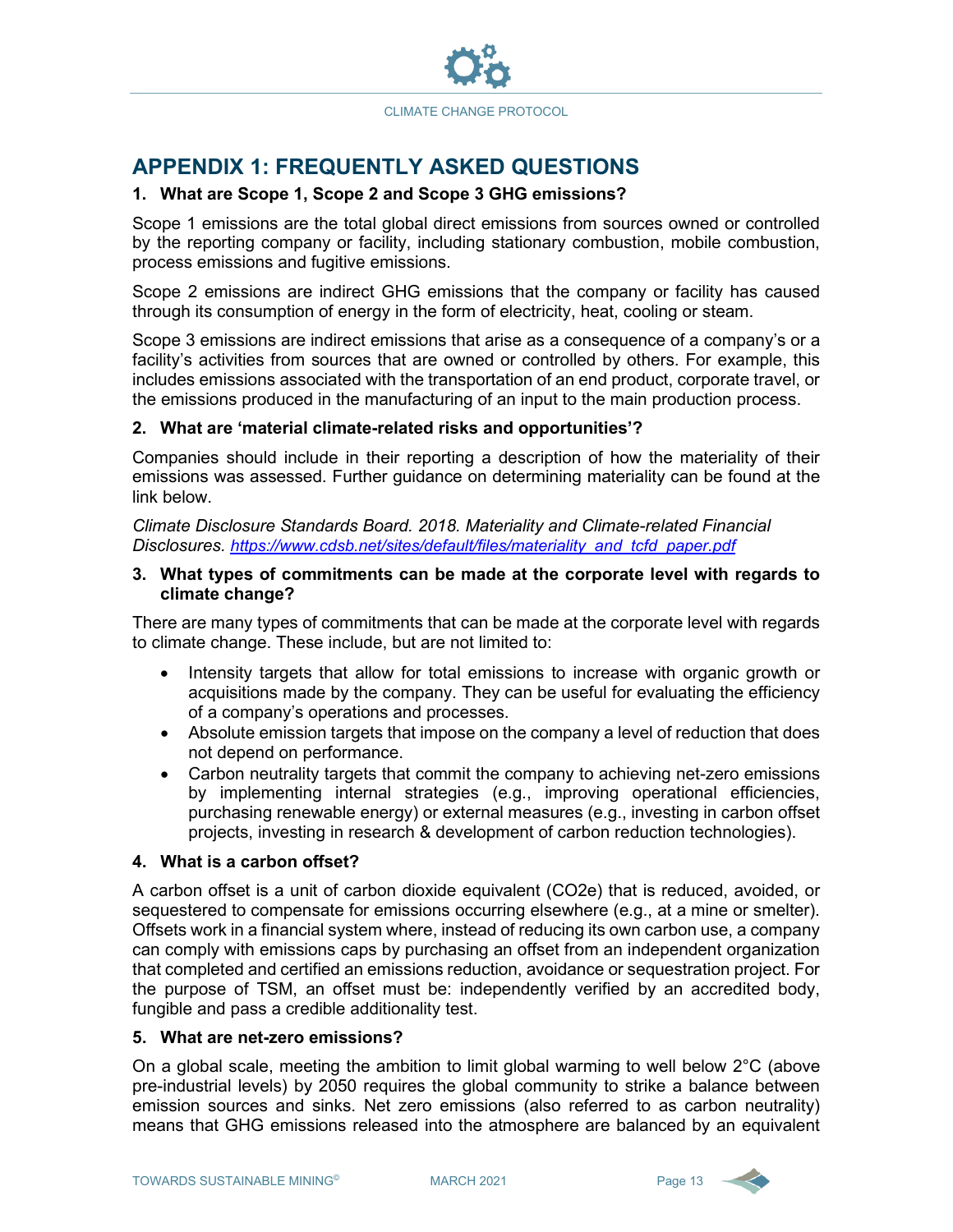

reduction elsewhere.

*WEF. 2020 What's the difference between carbon negative and carbon neutral?. [https://www.weforum.org/agenda/2020/03/what-s-the-difference-between-carbon-negative](https://www.weforum.org/agenda/2020/03/what-s-the-difference-between-carbon-negative-and-carbon-neutral/)[and-carbon-neutral/](https://www.weforum.org/agenda/2020/03/what-s-the-difference-between-carbon-negative-and-carbon-neutral/)*

*IETA. 2020. IETA Council Guidance on Net Zero Climate Ambition. [https://www.ieta.org/resources/IETA-](https://www.ieta.org/resources/IETA-Council/Net%20Zero%20Guidance/IETA_Net_Zero_Climate_Ambition_1June2020.pdf)[Council/Net%20Zero%20Guidance/IETA\\_Net\\_Zero\\_Climate\\_Ambition\\_1June2020.pdf](https://www.ieta.org/resources/IETA-Council/Net%20Zero%20Guidance/IETA_Net_Zero_Climate_Ambition_1June2020.pdf)*

#### **6. Can corporate disclosures meet criteria for facility-level reporting?**

Corporate disclosures can address both corporate- and facility-level reporting requirements, as long as corporate reporting includes all facility-level reporting requirements outlined in the protocol.

**7. What types of commitments can be made to contribute to Scope 3 emissions reductions?**

Commitments to contribute to Scope 3 GHG emissions reductions can be expressed in absolute or intensity terms.

Examples can include:

- Development of products and processes that reduce other parties' Scope 1 GHG emissions.
- Commitment to drive the adoption of emissions reduction targets among a company's suppliers or customers.
- Elimination or reduction of GHG-intensive inputs.
- Adoption of a best practice in the sector.
- Increased use of reusable materials.

*Science Based Targets, Gold Standard, Navigant. 2018. Value Change in the Value Chain: Best Practices in Scope 3 Greenhouse Gas Management. [https://sciencebasedtargets.org/wp-content/uploads/2018/12/SBT\\_Value\\_Chain\\_Report-](https://sciencebasedtargets.org/wp-content/uploads/2018/12/SBT_Value_Chain_Report-1.pdf)[1.pdf](https://sciencebasedtargets.org/wp-content/uploads/2018/12/SBT_Value_Chain_Report-1.pdf)*

Science Based Targets. 2020. Science-Based Target Setting Manual. Version 4.1. *<https://sciencebasedtargets.org/wp-content/uploads/2017/04/SBTi-manual.pdf>*

#### **8. What constitute 'additional aspects of business and strategy'?**

Examples of 'additional aspects of business and strategy' in the context of Indicator 1, Level AA, of this protocol include: products and services, the supply and value chain, adaptation and mitigation actions, investment in research and development and financial planning, among other relevant areas.

#### **9. In companies where procurement is not managed at the corporate level, can facility procurement and supply chain practices be used to demonstrate alignment with the corporate climate change strategy?**

Yes. In cases where the corporate level does not manage most aspects of procurement and supply chain, facility-level practices can be used to demonstrate alignment with the corporate change strategy.

#### **10. What is an internal carbon price?**

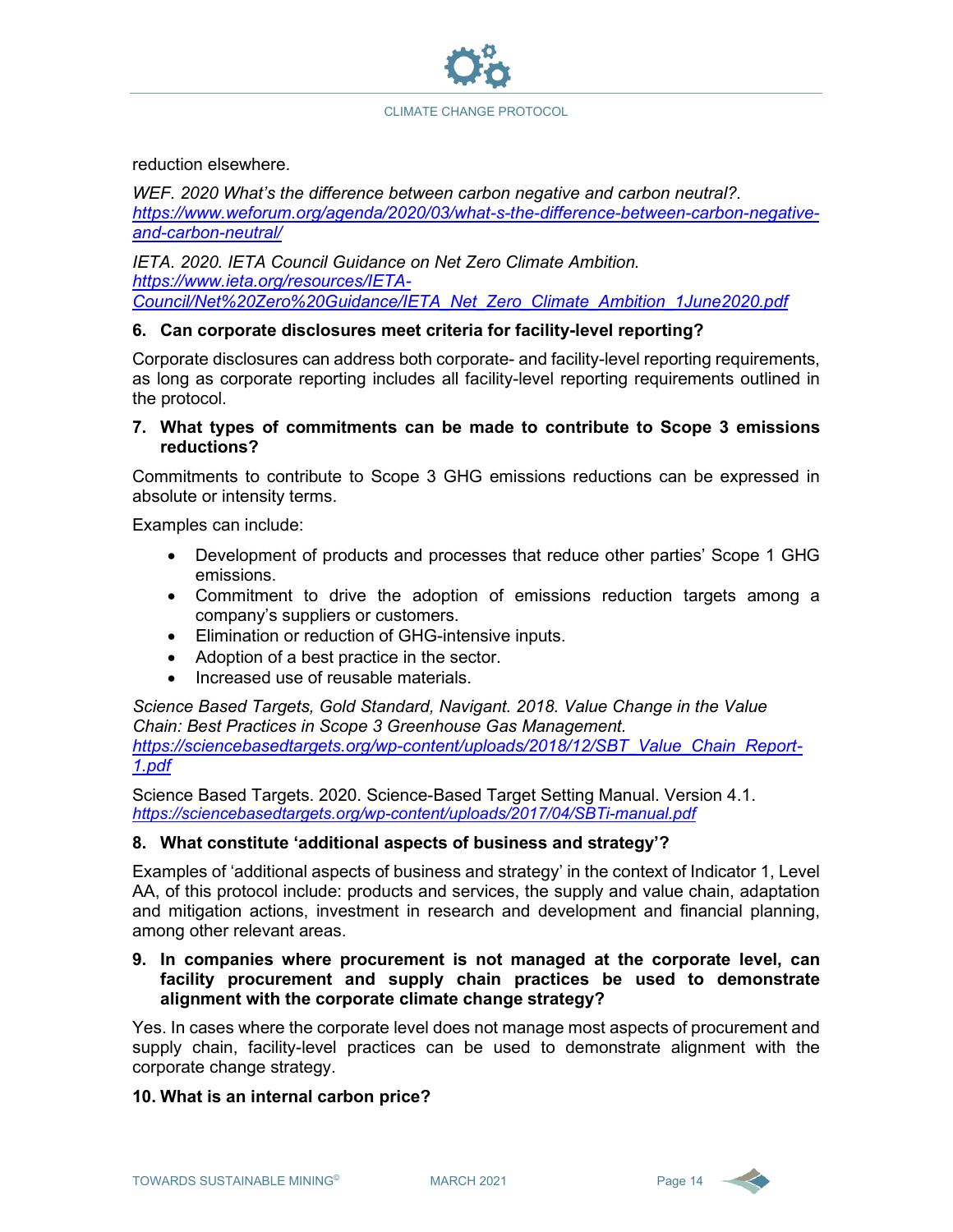An internal carbon price is the application of a designated carbon price for integration into standard financial analyses. The carbon price is treated as a real cost, even though such a cost may not be incurred. In some cases, companies may actually collect fees from their own internal carbon price and allocate this revenue towards projects that contribute to meeting the company's GHG emissions reduction commitments.

*Center for Climate and Energy Solutions. 2017. The Business of Pricing Carbon. <https://www.c2es.org/site/assets/uploads/2017/09/business-pricing-carbon.pdf>*

*UN Global Compact. 2015. Executive Guide to Carbon Pricing Leadership. [https://d306pr3pise04h.cloudfront.net/docs/issues\\_doc%2FEnvironment%2Fclimate%2FC](https://d306pr3pise04h.cloudfront.net/docs/issues_doc%2FEnvironment%2Fclimate%2FCarbonPricingExecutiveGuide.pdf) [arbonPricingExecutiveGuide.pdf](https://d306pr3pise04h.cloudfront.net/docs/issues_doc%2FEnvironment%2Fclimate%2FCarbonPricingExecutiveGuide.pdf)*

#### **11. What types of guidance exist for corporate climate-related disclosures?**

The Task Force on Climate-related Financial Disclosures (TCFD) and Carbon Disclosure Project (CDP) provide detailed guidance on the implementation of their respective disclosure criteria. More information can be found at the links below.

*TCFD. 2017. Implementing the Recommendations of the Task Force on Climate-related Financial Disclosures. [https://www.fsb-tcfd.org/wp-content/uploads/2017/06/FINAL-TCFD-](https://www.fsb-tcfd.org/wp-content/uploads/2017/06/FINAL-TCFD-Annex-062817.pdf)[Annex-062817.pdf](https://www.fsb-tcfd.org/wp-content/uploads/2017/06/FINAL-TCFD-Annex-062817.pdf)*

*CDP. 2020. Guidance for Companies. [https://www.cdp.net/en/guidance/guidance-for](https://www.cdp.net/en/guidance/guidance-for-companies)[companies](https://www.cdp.net/en/guidance/guidance-for-companies)*

'Are You Climate Ready?' (AYCR) is a systems approach embedded with useful tools that can provide companies with feedback to self-assess their environmental management systems against the recommendations of the TCFD. The AYCR's four core elements include: a personal assessment to support employees in understanding the importance of climate readiness; support for leveraging the value of an environmental management system to address the TCFD thematic areas of governance, strategy, risk management, and metrics and targets; connection between the business and environmental objectives from their environmental management system to the UN Sustainable Development Goals and Project Drawdown; and feedback on patterns and trends to identify strengths and weaknesses with insight on opportunities.

For more information, see: *AreYouClimateReady.com*

#### **12. What types of guidance exist to support the assessment of the climate-related resilience of a business strategy?**

This criterion refers to the broader business or corporate strategy at play and how it considers the potential impacts of climate change on a company's ability to implement the planned strategy. The TCFD advises organizations to describe how resilient their strategies are to climate-related risks and opportunities, taking into consideration a transition to a lower-carbon economy consistent with a 2°C or lower warming scenario and, where relevant to the organization, scenarios consistent with increased physical climate-related risks. This includes considerations around:

• Whether an organization believes their strategies may be affected by climate-related

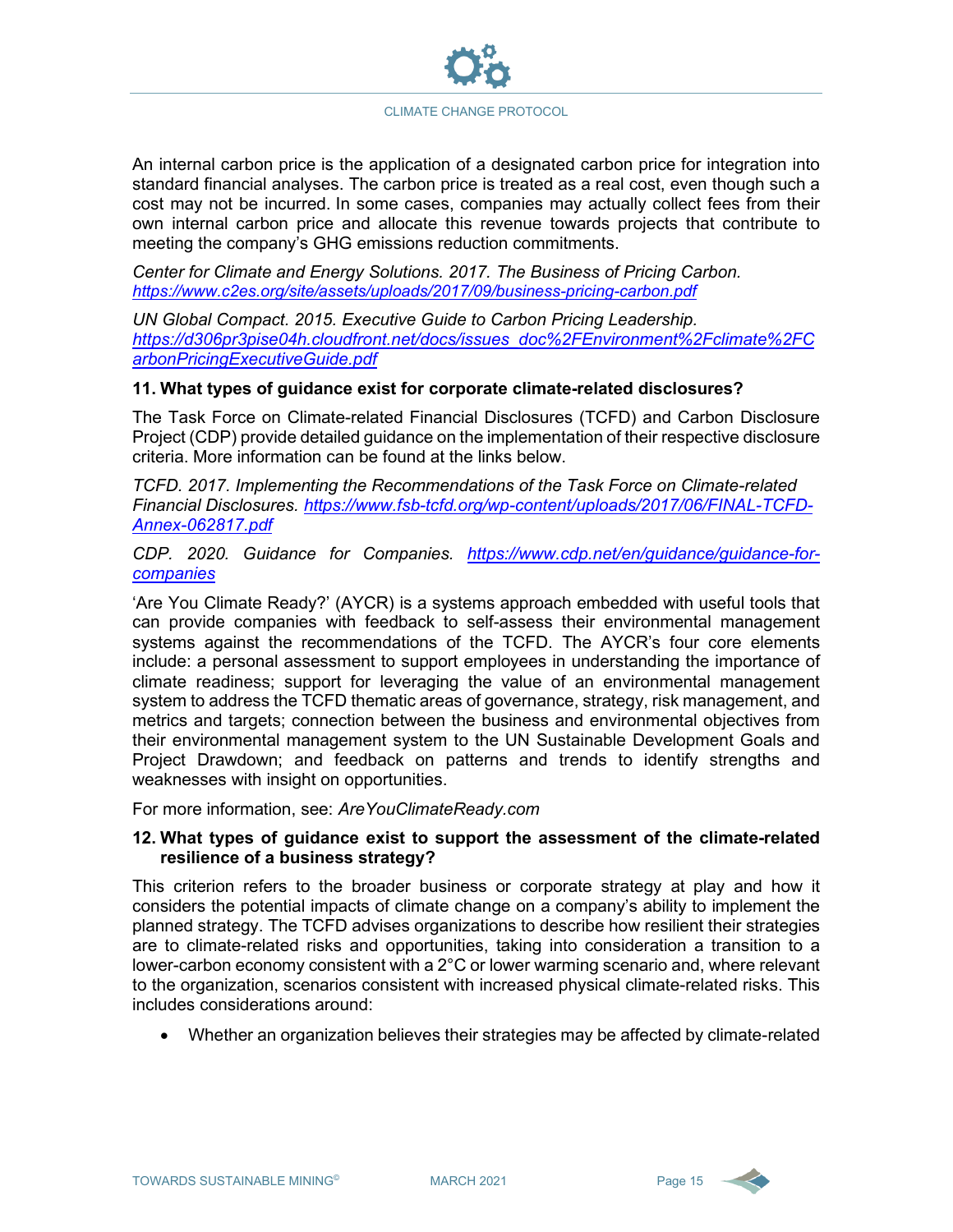

risks and opportunities.

- How these strategies might change to address such potential risks and opportunities.
- The climate-related scenarios and associated time horizons considered.

The TCFD's materials, listed below, provide detailed guidance on conducting scenario analyses that can be used by companies to better understand the resiliency of their business or corporate strategies.

*TCFD. 2017. Implementing the Recommendations of the Task Force on Climate-related Financial Disclosures. [https://www.fsb-tcfd.org/wp-content/uploads/2017/06/FINAL-TCFD-](https://www.fsb-tcfd.org/wp-content/uploads/2017/06/FINAL-TCFD-Annex-062817.pdf)[Annex-062817.pdf](https://www.fsb-tcfd.org/wp-content/uploads/2017/06/FINAL-TCFD-Annex-062817.pdf)*

*TCFD. 2017. Recommendations of the Task Force on Climate-related Financial Disclosures. [https://www.fsb-tcfd.org/wp-content/uploads/2017/06/FINAL-2017-TCFD-Report-](https://www.fsb-tcfd.org/wp-content/uploads/2017/06/FINAL-2017-TCFD-Report-11052018.pdf)[11052018.pdf](https://www.fsb-tcfd.org/wp-content/uploads/2017/06/FINAL-2017-TCFD-Report-11052018.pdf)*

#### **13. How can a company conduct a good scenario analysis?**

The TCFD has developed a technical supplement, referenced below, that provides detailed guidance on the application of scenario analyses.

*TCFD. 2017. The Use of Scenario Analysis in Disclosure of Climate-Related Risks and Opportunities.https://www.fsb-tcfd.org/wp-content/uploads/2017/06/FINAL-TCFD-Technical-Supplement-062917.pdf*

#### **14. In cases of mergers or acquisitions, how should companies adapt their climate change strategies and commitments?**

When purchasing an asset, a company will add the emissions from that asset to their overall emissions calculations. When selling an asset, a company should subtract those emissions from their overall emissions calculations. These changes in the company's overall emissions profile should then be reflected in the company's climate change strategy and commitment as appropriate.

#### **15. How can a company demonstrate an understanding of how the commodities and products in which it invests or that it uses contribute to societal climate change resiliency and the low carbon economy?**

To meet this criterion, a company's reporting should describe how it contributes to societal climate change resiliency and the low carbon economy through the commodities and products that it produces or uses. For example, a company could explain how its investments in certain battery metals support the transition to a low carbon economy by meeting demand for electric vehicles.

#### **16. How can corporate GHG reduction commitments align with the commitment to limit global warming to well below 2°C (above pre-industrial levels)?**

The *Paris Agreement*, which entered into force in November 2016, aims to strengthen the global response to the threat of climate change by keeping a global temperature rise this century to well below 2°C above pre-industrial levels and to pursue efforts to limit the temperature increase even further to 1.5°C. The Intergovernmental Panel on Climate Change (IPCC) is a leading authority on emissions scenarios and may serve as a valuable resource for companies to use in assessing their emissions reductions targets. Other

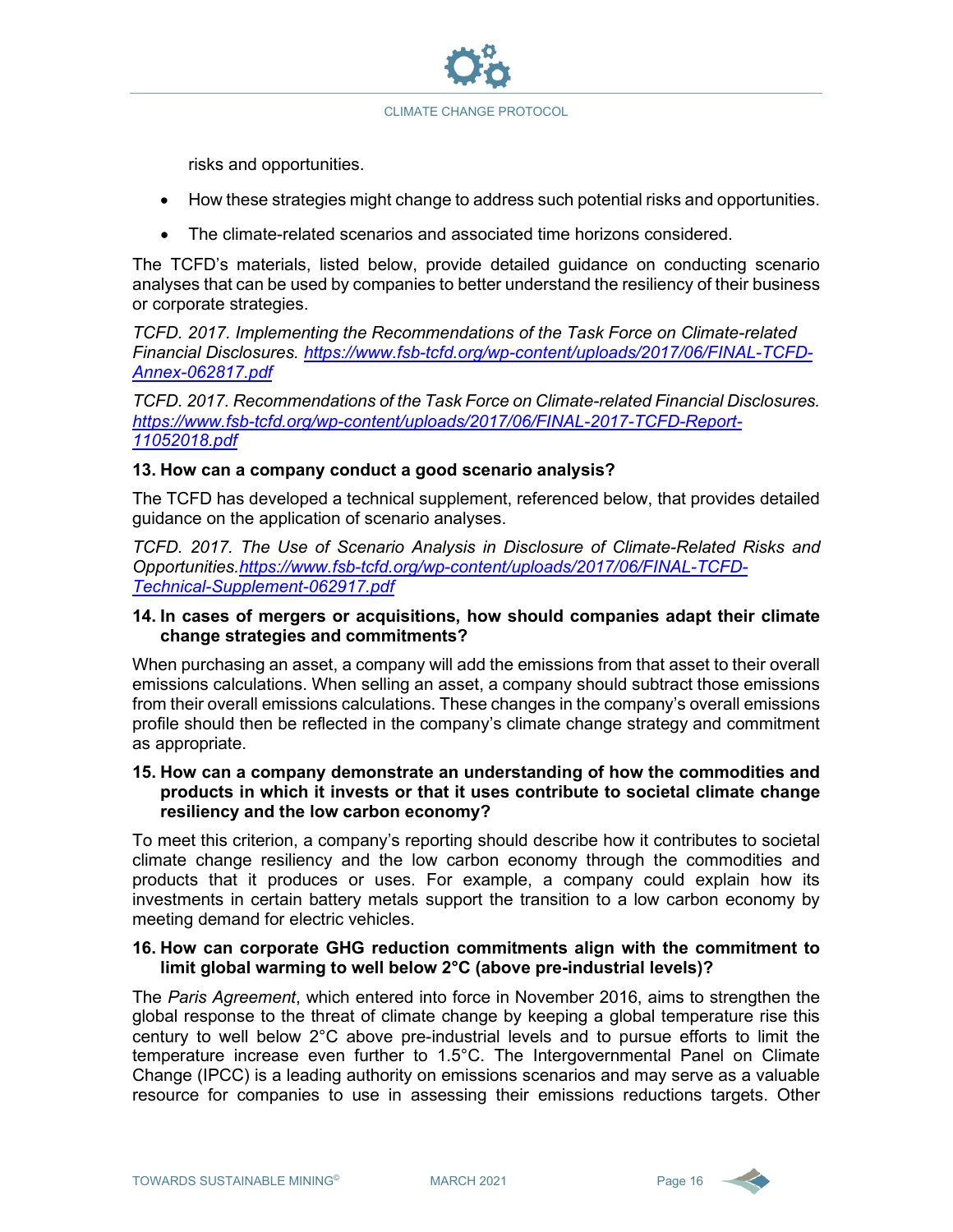

resources are outlined below. As this is an evolving field, members seeking additional guidance should reach out to MAC for further support.

Note that the *Paris Agreement* does not specify what period in history should be considered 'pre-industrial'. The IPCC *Special Report on Global Warming of 1.5°C* uses the reference period 1850–1900 to represent pre-industrial temperature.

*United Nations Climate Change. 2020. The Paris Agreement. [https://unfccc.int/process](https://unfccc.int/process-and-meetings/the-paris-agreement/the-paris-agreement)[and-meetings/the-paris-agreement/the-paris-agreement](https://unfccc.int/process-and-meetings/the-paris-agreement/the-paris-agreement)*

*Science Based Targets. 2020. What is a Science Based Target? <https://sciencebasedtargets.org/what-is-a-science-based-target/>*

*Science Based Targets. 2020. SBTi Criteria and Recommendations. <https://sciencebasedtargets.org/wp-content/uploads/2019/03/SBTi-criteria.pdf>*

*IPCC. 2019. Special Report on Global Warming of 1.5°C.<https://www.ipcc.ch/sr15/>*

#### **17. How can companies apply carbon price scenarios in strategic development and decision-making processes?**

For guidance on applying carbon price scenarios, see the following resources:

CDP. 2017. *Putting a price on carbon: Integrating climate risk into business planning. [https://6fefcbb86e61af1b2fc4](https://6fefcbb86e61af1b2fc4-c70d8ead6ced550b4d987d7c03fcdd1d.ssl.cf3.rackcdn.com/cms/reports/documents/000/002/738/original/Putting-a-price-on-carbon-CDP-Report-2017.pdf?1508947761) [c70d8ead6ced550b4d987d7c03fcdd1d.ssl.cf3.rackcdn.com/cms/reports/documents/000/002/7](https://6fefcbb86e61af1b2fc4-c70d8ead6ced550b4d987d7c03fcdd1d.ssl.cf3.rackcdn.com/cms/reports/documents/000/002/738/original/Putting-a-price-on-carbon-CDP-Report-2017.pdf?1508947761) [38/original/Putting-a-price-on-carbon-CDP-Report-2017.pdf?1508947761](https://6fefcbb86e61af1b2fc4-c70d8ead6ced550b4d987d7c03fcdd1d.ssl.cf3.rackcdn.com/cms/reports/documents/000/002/738/original/Putting-a-price-on-carbon-CDP-Report-2017.pdf?1508947761)*

Ecofys, The Generation Foundation, and CDP. 2017 *How-to guide to corporate internal carbon pricing – Four dimensions to best practice approaches. [https://guidehouse.com/-](https://guidehouse.com/-/media/www/site/downloads/energy/2018/cpu2017howtoguidetointernalcarbonpricingfinal.pdf) [/media/www/site/downloads/energy/2018/cpu2017howtoguidetointernalcarbonpricingfinal.pdf](https://guidehouse.com/-/media/www/site/downloads/energy/2018/cpu2017howtoguidetointernalcarbonpricingfinal.pdf)*

Unied Nations Global Compact. 2015. *Executive Guide to Carbon Pricing Leadership: A Caring for Climate Report.* 

*[https://d306pr3pise04h.cloudfront.net/docs/issues\\_doc%2FEnvironment%2Fclimate%2FC](https://d306pr3pise04h.cloudfront.net/docs/issues_doc%2FEnvironment%2Fclimate%2FCarbonPricingExecutiveGuide.pdf) [arbonPricingExecutiveGuide.pdf](https://d306pr3pise04h.cloudfront.net/docs/issues_doc%2FEnvironment%2Fclimate%2FCarbonPricingExecutiveGuide.pdf)*

Center for Climate and Energy Solutions. 2017. 'The Business of Princing Carbon'. <https://www.c2es.org/site/assets/uploads/2017/09/business-pricing-carbon.pdf>

#### **18. What types of strategic investments could contribute to societal climate change resiliency and the low carbon economy?**

A company's understanding of how its strategic investments contribute to societal climate change resiliency and the low carbon economy can be demonstrated by, for example:

- Decisions around the commodities in which the company invests (e.g., metals used in clean energy technologies for emissions reduction)
- High-impact climate-related initiatives (e.g., investments in technological innovations that achieve significant emissions reductions)

#### **19. What is an annual management review?**

Annual management reviews are intended to ensure continual improvement by evaluating the status of actions from the previous management review and the effectiveness of the energy and GHG emissions management systems in place. The management review process should identify opportunities for improvement and describe associated action plans.

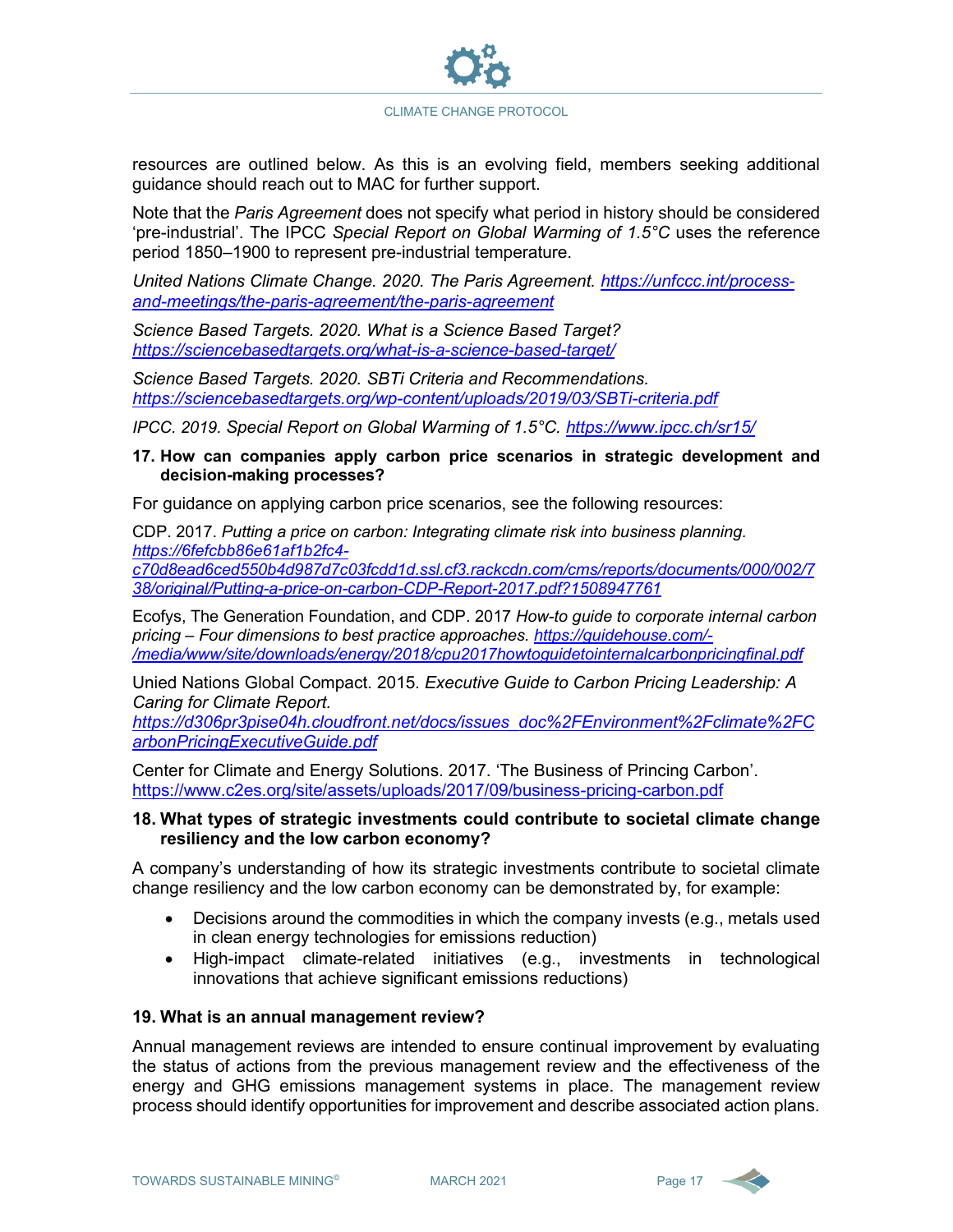

It should identify and evaluate the potential significance of changes since the previous management review that are relevant to energy and GHG emission, including:

- Changes to legal requirements, standards and guidance, industry best practice, and commitments to COI.
- Changes in mine operating conditions (e.g., production rate) or site environmental conditions.
- Changes outside the mine property that may influence the nature and significance of potential impacts resulting from the facility on the external environment or vice versa.

The management review should also provide a summary of significant issues related to the overall performance of the facility and its energy and GHG emissions management system, including compliance with legal requirements, conformance with standards, policies and commitments and the status of corrective actions.

#### **20. What are communities of interest (COI)?**

According to the *TSM Indigenous and Community Relationships Protocol*, COI include all individuals and groups who have an interest in, or believe they may be affected by, decisions respecting the management of operations. Facility COI may include, but are not restricted to:

- Indigenous peoples
- Community members
- Under-represented groups
- Employees
- Contractors/suppliers
- Neighbours
- Local environmental organizations and other non-governmental organizations (NGO)
- Local governments and institutions

Other COI may include:

- **Suppliers**
- Customers
- Regional or national environmental organizations and other non-governmental organizations (NGO)
- Governments
- The financial community
- **Shareholders**

While TSM is designed to measure performance at the facility level, companies should identify COI with an interest in their operations beyond the local level. For example, shareholders or downstream users of mined products (e.g. jewelry manufacturing) may have an interest in the environmental and social performance of a facility. Furthermore, a company may engage with suppliers to understand the practices being employed throughout their supply chain (e.g. feed stock supplied to an operation). The way in which a facility engages with different COI will vary depending on the context.

#### **21. How can facilities engage or collaborate with COI on climate change management?**

Some examples of ways in which a facility can involve COI in climate change management include:

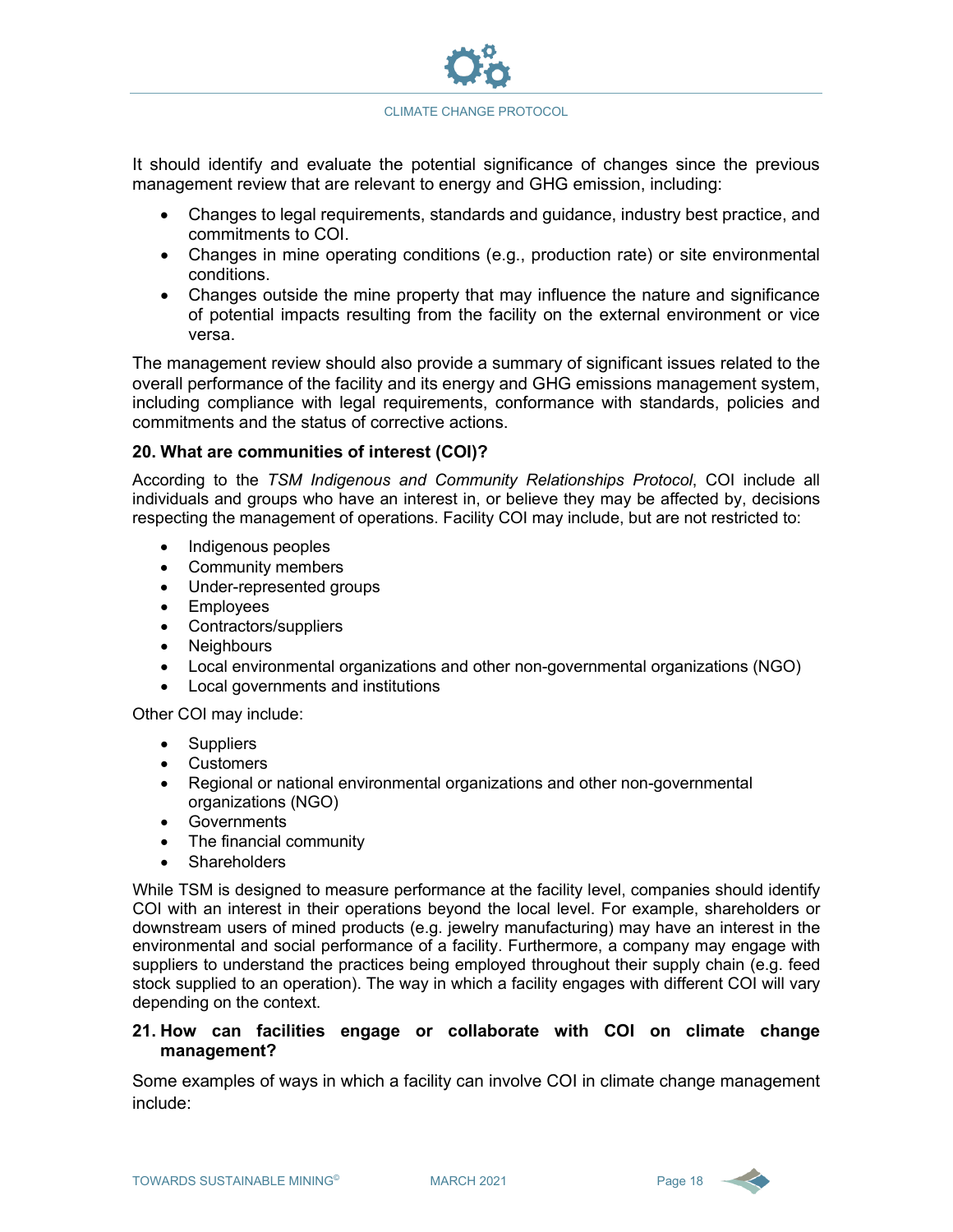

- Engagement of COI in the development of a facility's physical climate impact assessment and in the identification and prioritization of adaptation measures
- Effective communication of a facility's approach to managing physical climate impacts and adaptation
- Sharing of information and analysis on local physical climate impacts
- Support for local or regional COI to respond to potential climate impacts (e.g., infrastructure to address future water scarcity, natural disaster planning)

#### **22. What is an "internal or external audit"?**

An audit is a formal, systematic and documented examination of conformance with explicit, agreed-upon, prescribed criteria. Audits evaluate and report on the degree of conformance with stipulated criteria, based on the systematic collection and documentation of relevant evidence. Audits involve some degree of judgment but are not designed to determine the root cause of deficiencies or to evaluate management system effectiveness. Audits can be conducted by internal or external professionals.

- An **internal audit** is conducted by employees of the company with appropriate knowledge and competencies. These employees must be independent, impartial and objective with respect to the management of the facility being audited. For example, they could work at another facility or at the corporate level.
- An **external audit** is conducted by auditors that are external to the company being audited. These auditors maintain an objective viewpoint throughout the audit process to ensure that findings and conclusions are based only on the evidence.

Facilities can also meet this criteria by demonstrating that an evaluation of effectiveness or an independent review has been conducted:

- An **evaluation of effectiveness** is an assessment of whether the intended results of the management system are being achieved, beyond determining whether a criteria has been met. It considers both the extent to which planned activities have been realized and the extent to which performance objectives and indicators have been achieved.
- An **independent review** is commentary, advice and recommendations that are independent, objective and expert in nature and meant to assist in identifying, understanding and managing risks. The intention or spirit of the term 'independent' is that the reviewer(s) should not be directly involved in the design or operation of the particular facility. Where potential conflict of interest exists, such conflicts should be identified and declared. For example, it is acceptable to have an independent reviewer who is employed by the same company, provided the intent of 'independent' is met. This is further reinforced by maintaining a clear understanding that an independent reviewer may need to abstain from a discussion or withhold an opinion when a conflict of interest may apply. This flexibility allows the independent review process to maximize the use of appropriately qualified reviewers, understanding that there may be a limited pool of such qualified individuals available.

#### **23. What are examples of non-energy GHG emissions?**

Some examples of non-energy GHG emission include fugitive methane and the acidification of carbonate ore. It is also possible that a facility has no significant sources of non-energy GHG emissions. Facilities should include in their reporting a description of how the significance of their non-energy GHG emissions was assessed.

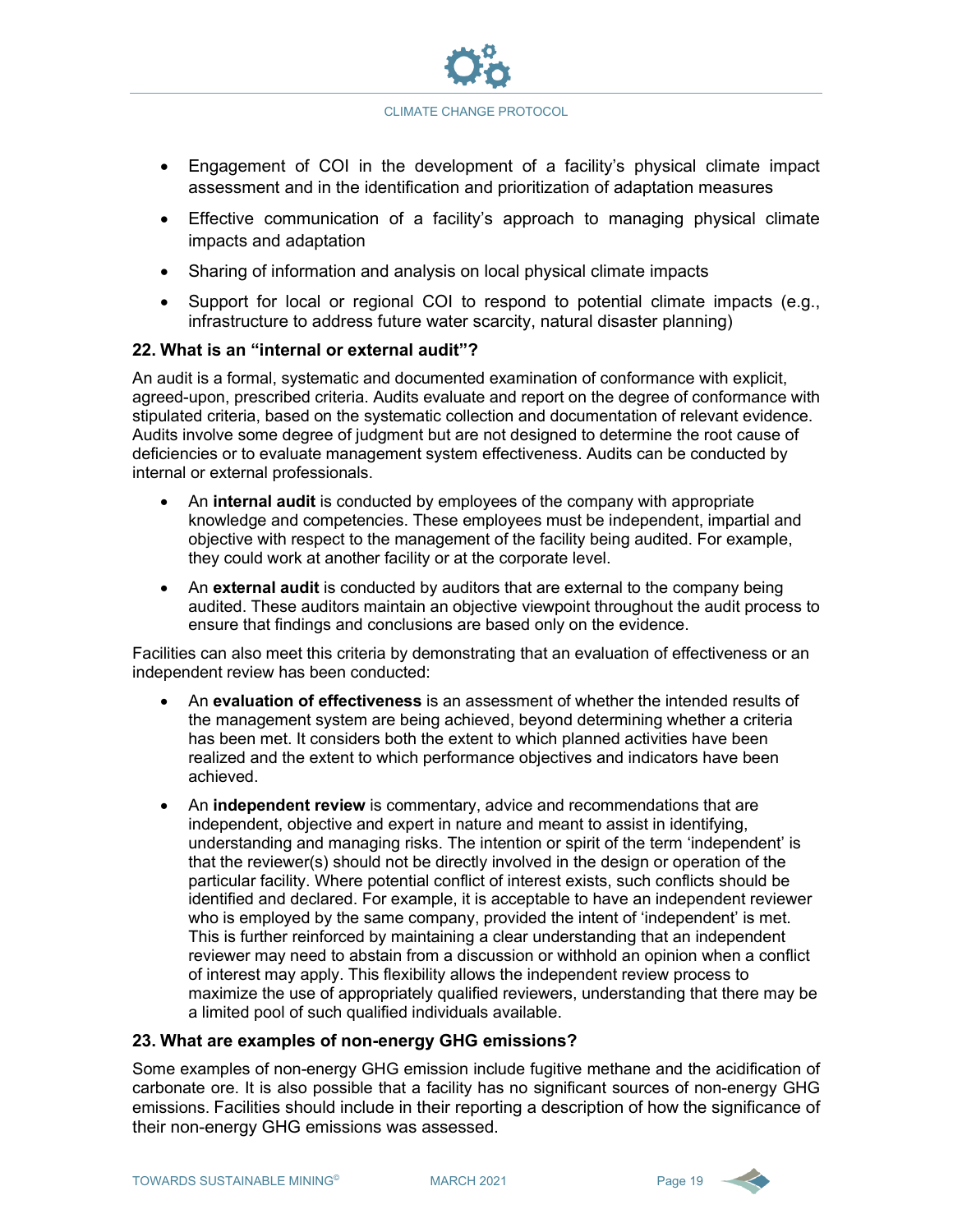

#### **24. What is independent assurance?**

Independent assurance can be demonstrated through an external audit or other form of third party verification.

- An audit is a formal, systematic and documented examination of conformance with explicit, agreed, prescribed criteria. Audits evaluate and report on the degree of conformance with stipulated criteria, based on the systematic collection and documentation of relevant evidence. Audits involve some degree of judgment but are not designed to determine the root cause of deficiencies or to evaluate management system effectiveness. Audits can be conducted by internal or external professionals. An external audit is conducted by auditors that are external to the company being audited. These auditors maintain an objective viewpoint throughout the audit process to ensure that findings and conclusions are based only on the evidence.
- Third party verification is an accredited and independent process to ensure that the information being assured is accurate and adheres to a specific set of criteria (e.g., *ISO 14064-3: Specification with guidance for the verification and validation of greenhouse gas statements*).

#### **25. How long is an audit or independent assurance valid?**

Independent assurance is valid for three years for the purposes of TSM.

#### **26. Can regional assessments be used to identify potential physical climate impacts at the facility level?**

Yes. Where there is regional information available or where a company operates multiple facilities in the same region, it is appropriate to conduct a single regional assessment of potential physical climate impacts and then consider these risks in decision-making and in the adaptation strategies to be employed at each facility.

#### **27. How can a facility demonstrate efforts to engage with COI on climate change mitigation and adaptation?**

At Level A, a facility is tasked with gauging the level of importance of climate change mitigation and adaptation for COI and then engaging as appropriate. If COI prove interested in engaging on climate change, then facilities can provide evidence of this engagement (e.g., meeting records). In other cases, the facility may find that climate change is not a priority issue for COI. However, the facility will still need to demonstrate that it has made efforts guage the level of importance of the issue with COI. Some examples include:

- Evidence that COI were informed about opportunities to engage on climate change during the course of other regular engagement activities (e.g., meeting agenda, meeting minutes)
- Evidence that the interests and attributes of COI have been recorded (as required in the *TSM Indigenous and Community Relationships Protocol*) and that climate change has not been identified as a key issue for any COI
- Evidence that the facility has conducted proactive outreach to COI that they think might have an interest in climate change (e.g., environmental groups, local authorities)

#### **28. How can a facility consider the level of risk associated with a potential physical climate impact in the identification of adaptation measures?**

The facility must conduct physical impacts climate modelling that includes, at a minimum, rainfall, extreme weather and temperature events at the facility and at other sites relevant to operations (e.g., ports, water sources, etc.). Risks and opportunities resulting from these

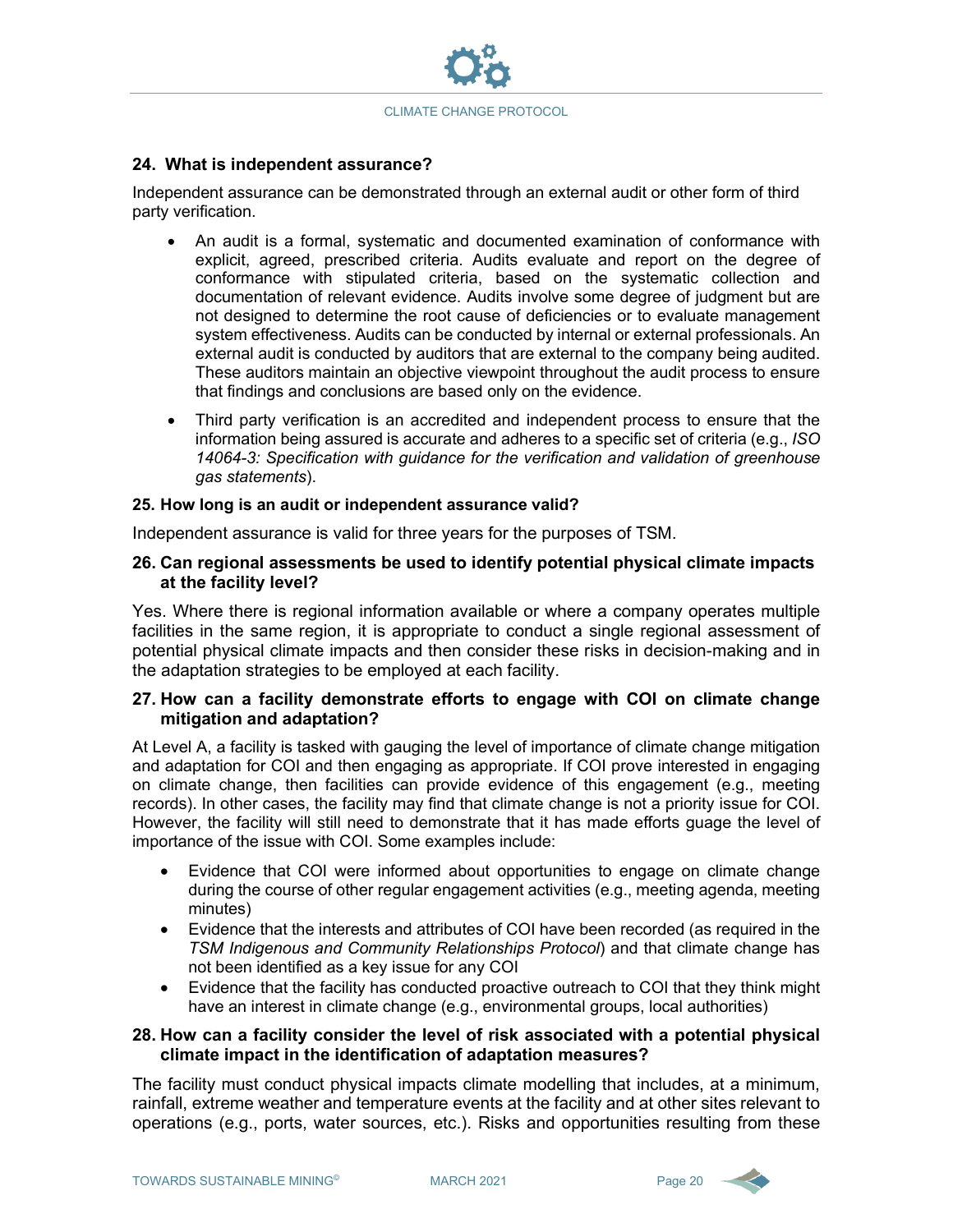

physical impacts should be assessed and, where possible, estimates should be assessed for both the costs of implementation and non-implementation of these mitigation measures.

#### **29. What types of climate scenarios should be used in a facility's assessment of its physical climate vulnerabilities and risks?**

Refer to MAC's *Guide on Climate Change Adaptation for the Mining Sector* for detailed guidance on characterizing future climate, selecting future climate projections, and assessing physical climate vulnerabilities and risks.

#### **30. Can offsets be used to meet emissions reduction performance targets?**

Yes. Emissions reduction performance targets can be met by a combination of on-site reductions and offsets, including performance credits. However, if offsets have been used to meet targets, the percentage and source of offsets used must be clearly documented and their use should not exceed any regulatory caps that may be in place for a facility.

#### **31. Do targets need to apply to the entire facility?**

Targets do not need to apply to the entire facility. Some targets may apply to equipment, while others may address the energy consumption of certain departments, training or additional measuring and monitoring.

#### **32. Can a facility with distinctly different production processes set separate energy and GHG emissions performance targets?**

Yes. A facility can set different performance targets for each production process, particularly when a facility uses intensity-based targets. For example, a single indicator may not be sufficient in the case of an open pit facility that is comprised of the pit and a concentrator, or where smelters are processing an increasing amount of recycled material. It may be necessary to have multiple targets at a single facility where the dynamics of the production processes are so different that one common target is not adequately representative nor a consumption driver for each production process.

#### **33. Where regulation mandates a specific performance target for a facility, can this target be used for the purposes of Indicator 3?**

Yes, targets mandated by regulation can be used by sites as the performance target set in this indicator.

#### **34. What type of information on physical climate impacts needs to be publicly reported?**

At a minimum, the facility should publish a summary of its projections of future climate conditions, assessment of potential physical climate impacts that could have direct or indirect impacts off site, and any plans or actions taken to manage these identified risks. Particular attention should be paid to providing information of relevance to local COI.

#### **35. What are material Scope 3 GHG emissions and how can they be calculated?**

For the purpose of this protocol, facilities must define criteria to determine whether a particular source of Scope 3 GHG emissions is material to their management system. Where this definition is made at the corporate level, facilities can use corporate definitions and information to respond to this criteria. Guidance on calculating Scope 3 GHG emissions and determining materiality can be found in the following reference material:

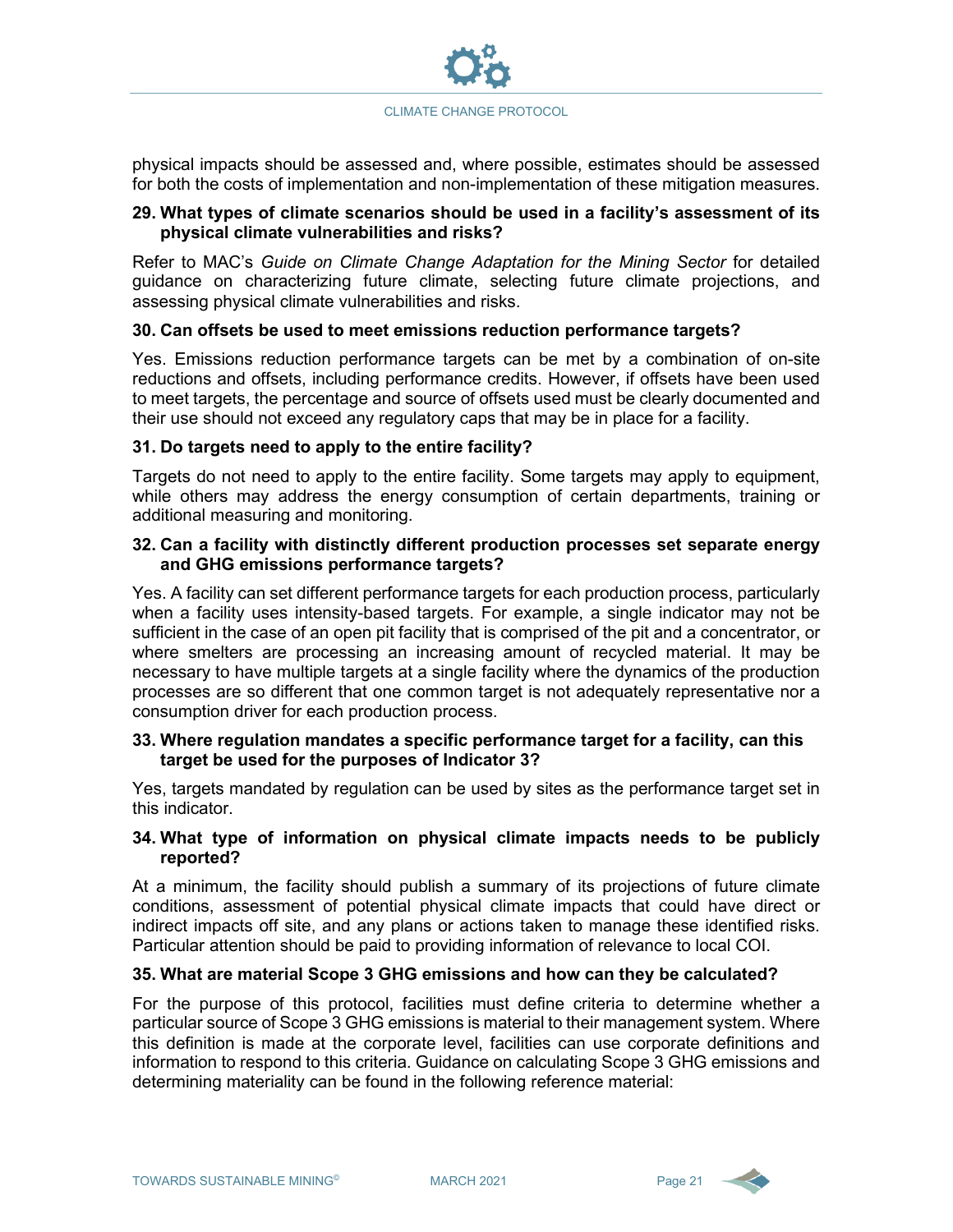Greenhouse Gas Protocol. 2013. *Technical Guidance for Calculating Scope 3 Emissions.*  [https://ghgprotocol.org/sites/default/files/standards/Scope3\\_Calculation\\_Guidance\\_0.pdf](https://ghgprotocol.org/sites/default/files/standards/Scope3_Calculation_Guidance_0.pdf)

Chartered Professional Accountants Canada. 2019. *Disclosing the impact of climate change: A process for assessing materiality.* [https://www.cpacanada.ca/en/business-and](https://www.cpacanada.ca/en/business-and-accounting-resources/financial-and-non-financial-reporting/sustainability-environmental-and-social-reporting/publications/assessing-materiality-of-climate-change)[accounting-resources/financial-and-non-financial-reporting/sustainability-environmental](https://www.cpacanada.ca/en/business-and-accounting-resources/financial-and-non-financial-reporting/sustainability-environmental-and-social-reporting/publications/assessing-materiality-of-climate-change)[and-social-reporting/publications/assessing-materiality-of-climate-change](https://www.cpacanada.ca/en/business-and-accounting-resources/financial-and-non-financial-reporting/sustainability-environmental-and-social-reporting/publications/assessing-materiality-of-climate-change)

Task Force on Climate-related Financial Disclosures. 2017. *Implementing the Recommendations of the Task Force on Climate-related Financial Disclosures*. [https://assets.bbhub.io/company/sites/60/2020/10/FINAL-TCFD-Annex-Amended-](https://assets.bbhub.io/company/sites/60/2020/10/FINAL-TCFD-Annex-Amended-121517.pdf)[121517.pdf](https://assets.bbhub.io/company/sites/60/2020/10/FINAL-TCFD-Annex-Amended-121517.pdf)

#### **36. What types targets can be used to assess performance on energy related to Scope 1 and 2 GHG emissions?**

Informed by any relevant corporate commitments, a facility should evaluate opportunities to set performance targets related to Scope 1 and 2 GHG emissions. A facility may choose to set one or more of the following types of performance targets:

- *A volume target* refers to an absolute amount of energy consumed or carbon dioxide equivalent (CO2e) emitted by the facility. Such targets are independent of production. Typically, volume targets are defined relative to current or historical data (e.g. 5% reduction from 2015 baseline) but may also be set against business-asusual projections.
- *An intensity target* refers to the ratio of consumption or emissions relative to production. This is often referred to as 'normalizing' the data. Examples include emissions or energy use per tonne of copper cathode produced or per tonne of ore processed.
- *An activity-based target* is an established target where future energy consumption or GHG emissions will be reduced or avoided due to a specific activity. Such targets could include initiatives or projects that lead to energy not being consumed that would otherwise have been consumed if the project had not been implemented.
- *A control target* establishes a level or measure of effectiveness of a control over an activity that is linked to either the consumption of energy or the release of GHGs. A control may include operational limits on production equipment or administrative requirements on various mining activities. Examples include:
	- $\circ$  Conformance with operational limits for unit operations that are key consumers of energy or emitters of GHG emissions (e.g. 100% conformance with operating within the upper and lower temperature limits in a dryer)
	- $\circ$  Compliance with an administrative control (e.g. 95% compliance with a noidle policy)

As Scope 2 emissions are associated with third-party electricity generation, facilities are deemed to have addressed these emissions through management of their electricity use.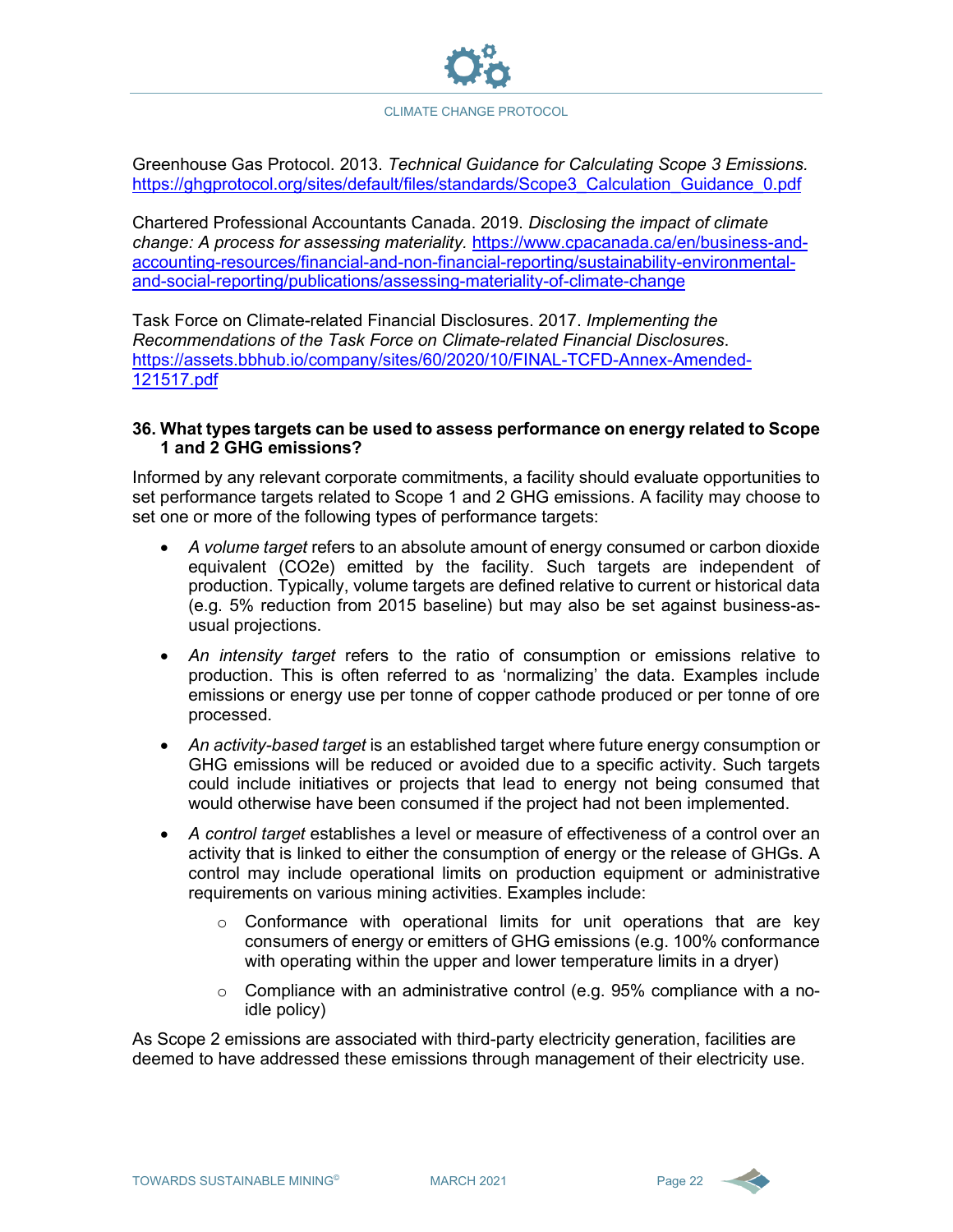

#### **37. How can a facility that is not in full operation set an appropriate performance target?**

It is not mandatory for facilities to implement TSM prior to entering full operation. Should facilities wish to implement TSM prior to reaching full operation, one approach is to set an activity-based target. For example, by 2025, the facility will have implemented energy and GHG performance improvement projects that provide 1,500 GWh/year of energy savings or 250 CO2e/year of GHG reductions. Or, that 30% of vehicles or 50% of lighting fixtures will have been swapped for more energy efficient models.

#### **38. What should be considered when setting a performance target?**

When selecting targets, environmental, economic, and social issues should be taken into consideration. A facility may want to consider:

- Relevant corporate commitments
- Financial criteria and priorities
- Alternative energy sources
- Maintenance and infrastructure needs
- Operational requirements and constraints
- Quality and appropriateness of energy resources
- Environmental impacts
- Safety and health issues
- Available human and technical resources
- Energy management system, including areas of significant use and drivers
- Life of mine
- Previous energy performance
- Alignment with stated goals and objectives
- Energy and GHG emissions reductions

Targets should be:

- Ambitious, to commit the organization to continual improvement
- Realistic, so that they can be achieved within specific time limits
- Specific and measurable

#### **39. How can a facility demonstrate progress towards energy and GHG emissions performance targets?**

There are a variety of ways in which a facility can demonstrate progress towards its performance targets. One option is through multi-year targets. A multi-year target is an energy or GHG emissions target that specifies certain performance over a defined number of years (e.g., a 20% reduction over a three-year period). The target may make sense for a facility that is implementing a multi-year capital plan or infrastructure upgrade that will result in emissions reductions or energy savings only when the final plan is complete. In such a case, it is difficult to determine if a facility is meeting expectations toward the target if progress is not linear. Instead, an action plan outlining the specific steps that will be implemented each year until the plan is complete should be used to assess progress.

Such actions may include, but are not limited to, new operating procedures to be implemented, new equipment to be purchased and installed, or new processes to be commissioned. Actions in the plan should be specific and measurable and should clearly contribute to achieving the reduction specified in the multi-year plan. For a facility to achieve a Level A under Indicator 3, it must be able to demonstrate that previously declared annual milestones for the current year of a multi-year target have been achieved in the reporting year. Energy performance improvement

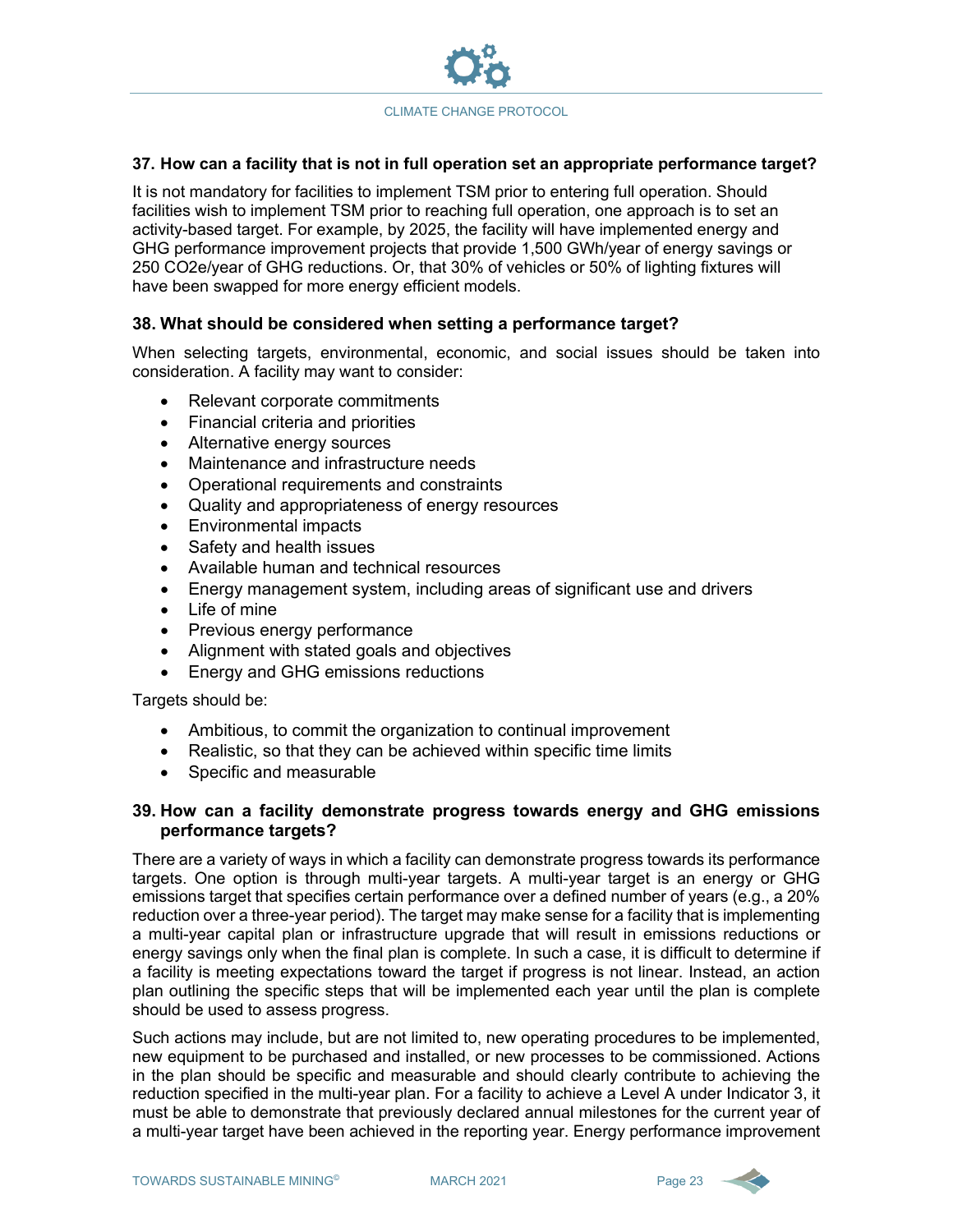

plans must be made on a cycle of no more than three years.

Other examples of how a facility can demonstrate progress towards an energy and GHG emissions performance target include:

- Demonstration of the implementation, or process of implementation, of emissions reduction projects or plans to change energy sources
- Capital allocation towards emissions reduction projects
- Actions implemented as part of a broader plan to achieve the performance targets
- Measured and verified energy or GHG reductions resulting from a specific performance improvement initiative
- Percentage of previous year's energy or GHG performance target achieved
- Improvements in the energy and GHG management system
- A study commissioned to investigate potential improvement opportunities
- Active participation in energy efficiency collaborative processes (e.g. Coalition for Energy Efficient Comminution)

#### **40. What methodology can be used to create a practical target for mines being developed and operated at greater depths?**

In some instances, underground mines are developing new production zones at much greater depth. This leads to greater energy intensity because of the extra energy required for ventilation, pumping, cooling, hoisting, and sustaining the infrastructure. A zero-based energy budget can be used to determine the new intensity level as well as the performance indicator and target. The zero-based energy budget is established by estimating baseline consumptions for each mining activity (e.g. ventilation, pumping, lighting, hoisting) at depth for a convenient period of time and then determining the expected total monthly and annual consumptions relative to forecasted production levels. Typically, operations monitor total monthly consumption versus the estimated consumption budget. However, the total estimated monthly consumption can be divided by the forecasted production to determine monthly intensity targets. Actual performance can then be tracked throughout the year versus these target intensities.

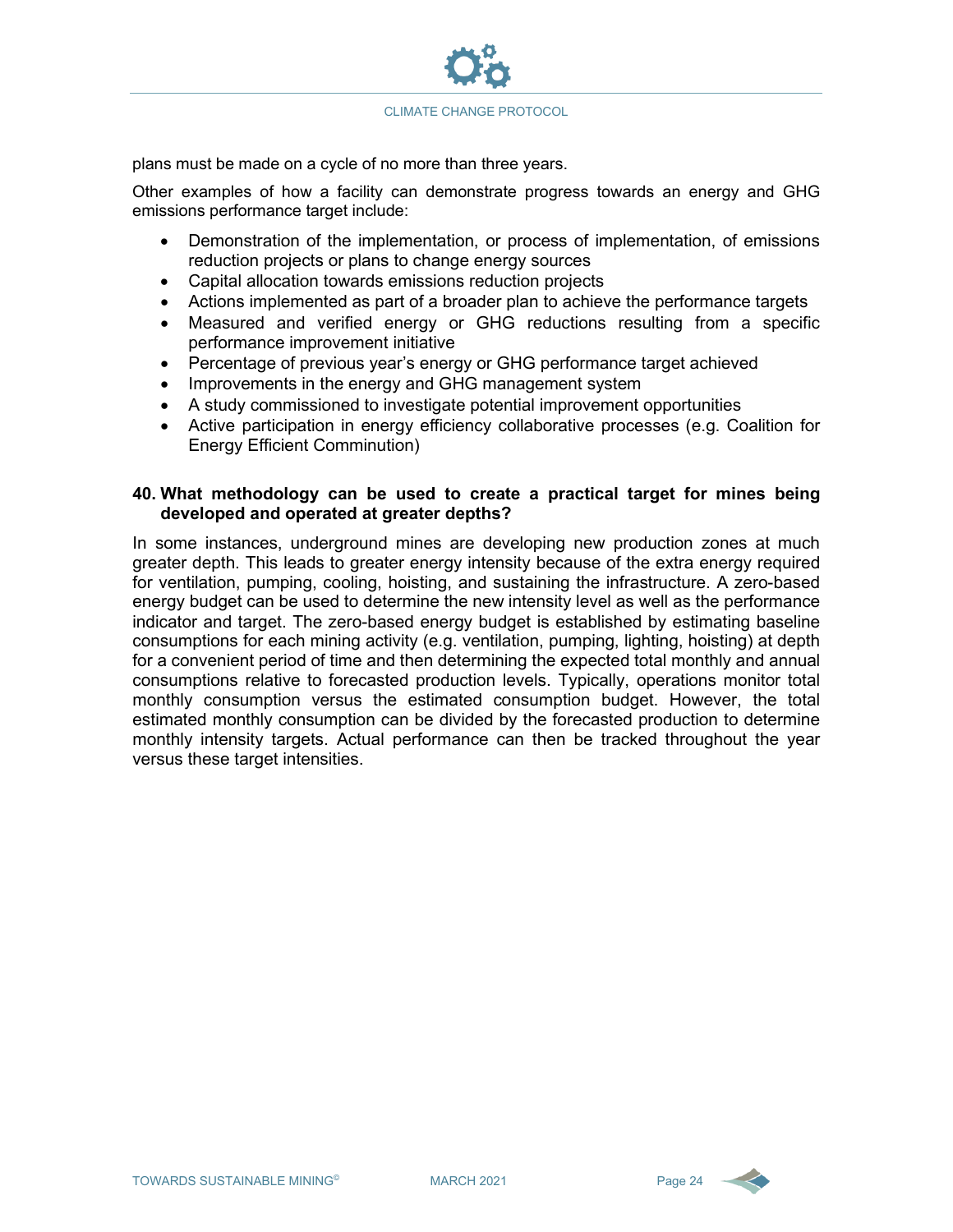

## **APPENDIX 2: TSM SELF ASSESSMENT CHECKLIST**

Climate Change

| <b>Facility Name:</b> | ∖Company Name: \ |  |
|-----------------------|------------------|--|
| Assessed By:          | Date Submitted:  |  |

| Supporting Documentation / Evidence:       |  |  |  |  |  |  |
|--------------------------------------------|--|--|--|--|--|--|
| <b>LOCATION</b><br><b>NAME OF DOCUMENT</b> |  |  |  |  |  |  |
|                                            |  |  |  |  |  |  |
|                                            |  |  |  |  |  |  |
|                                            |  |  |  |  |  |  |
|                                            |  |  |  |  |  |  |
|                                            |  |  |  |  |  |  |
|                                            |  |  |  |  |  |  |
|                                            |  |  |  |  |  |  |
|                                            |  |  |  |  |  |  |

| Interviewees: |                 |             |                 |  |  |  |  |
|---------------|-----------------|-------------|-----------------|--|--|--|--|
| <b>NAME</b>   | <b>POSITION</b> | <b>NAME</b> | <b>POSITION</b> |  |  |  |  |
|               |                 |             |                 |  |  |  |  |
|               |                 |             |                 |  |  |  |  |
|               |                 |             |                 |  |  |  |  |
|               |                 |             |                 |  |  |  |  |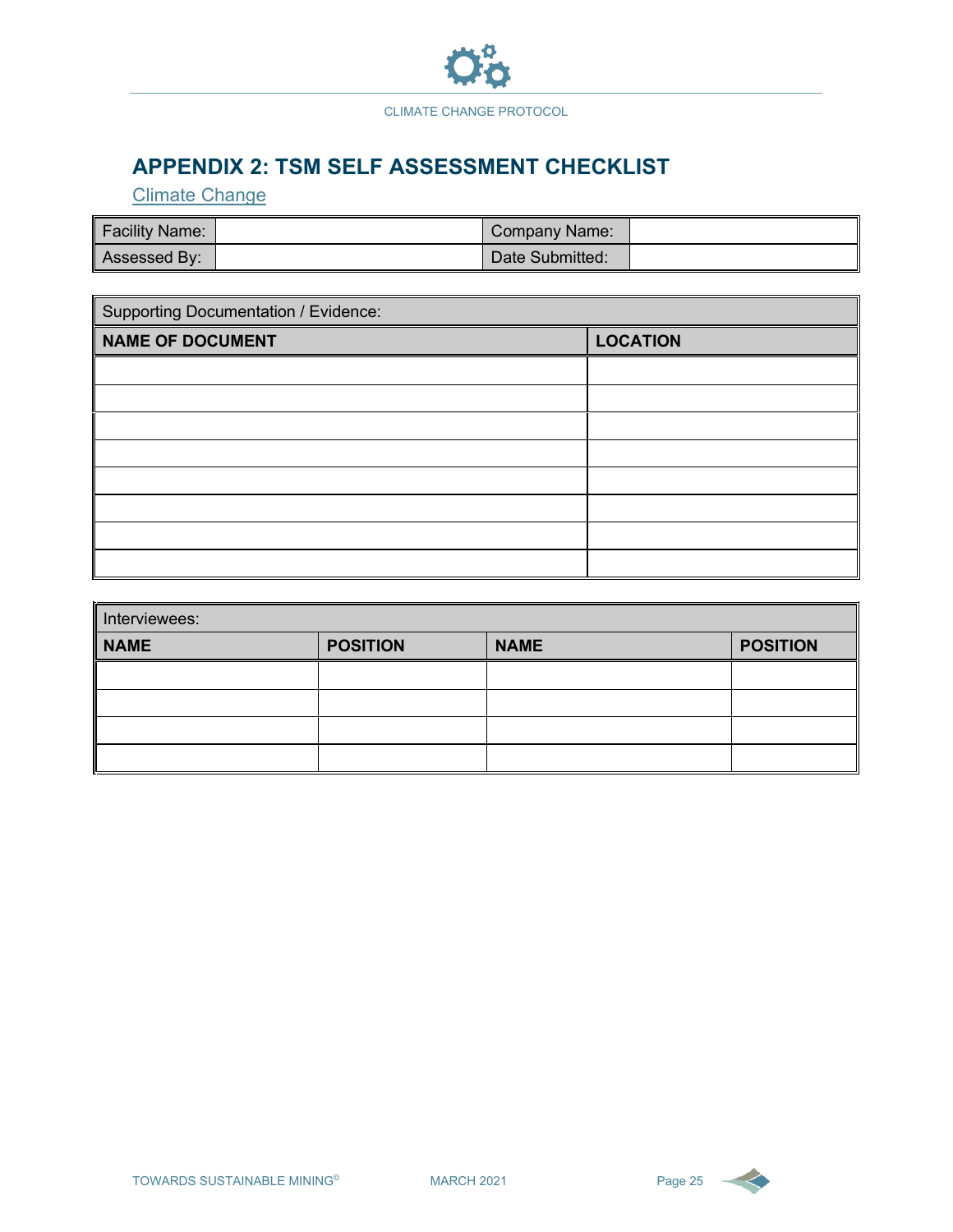

|                                                         | <b>QUESTION</b>                                                                                                                                                                                                                                                                                                                                                   | Υ | N | <b>NA</b> | <b>DESCRIPTION &amp; EVIDENCE</b> |  |  |
|---------------------------------------------------------|-------------------------------------------------------------------------------------------------------------------------------------------------------------------------------------------------------------------------------------------------------------------------------------------------------------------------------------------------------------------|---|---|-----------|-----------------------------------|--|--|
| <b>INDICATOR 1: CORPORATE CLIMATE CHANGE MANAGEMENT</b> |                                                                                                                                                                                                                                                                                                                                                                   |   |   |           |                                   |  |  |
| Indicator 1<br>Level B                                  | 1. Has a corporate action plan been<br>developed to meet all requirements<br>for a Level A?<br>Is data on Scope 1 and 2 GHG<br>2.<br>emissions maintained?<br>If you have answered "Yes" to all of the Level B questions, continue to the Level A questions. If<br>you have not answered "Yes" to all of the Level B questions, assess the facility as a Level C. |   |   |           |                                   |  |  |
|                                                         | 1. Is there a demonstrated corporate<br>climate change strategy that is<br>supported by defined actions,<br>including integration of the strategy<br>into business planning for existing<br>activities and in considerations for<br>new projects?                                                                                                                 |   |   |           |                                   |  |  |
| Indicator<br>Level A                                    | 2. Are board and management<br>structures, accountabilities,<br>responsibilities and reporting<br>processes related to the governance<br>of climate-related risks and<br>opportunities in place?                                                                                                                                                                  |   |   |           |                                   |  |  |
|                                                         | Are material climate-related risks and<br>3.<br>opportunities and their impact on the<br>company's businesses, strategy and<br>financial planning identified,<br>assessed and managed?                                                                                                                                                                            |   |   |           |                                   |  |  |
|                                                         | 4. Are materials demonstrating the<br>above criteria publicly reported on an<br>annual basis?                                                                                                                                                                                                                                                                     |   |   |           |                                   |  |  |
|                                                         | If you have answered "Yes" to all of the Level A questions, continue to the Level AA questions. If<br>you have not answered "Yes" to all of the Level A questions, assess the facility as a Level B.                                                                                                                                                              |   |   |           |                                   |  |  |
|                                                         | Is there a demonstrated corporate<br>1.<br>commitment to climate action that is<br>consistent with the ambition to limit<br>global warming to well below 2°C<br>(above pre-industrial levels), with<br>short- and long-term targets and<br>actions planned to achieve these<br>commitments?                                                                       |   |   |           |                                   |  |  |
| Indicator<br>Level AA                                   | Is performance measured against<br>2.<br>stated targets in Level AA Criterion<br>#1?                                                                                                                                                                                                                                                                              |   |   |           |                                   |  |  |
|                                                         | Are processes for identifying,<br>3.<br>assessing and managing material<br>climate-related risks and<br>opportunities integrated into the<br>company's risk management<br>approach?                                                                                                                                                                               |   |   |           |                                   |  |  |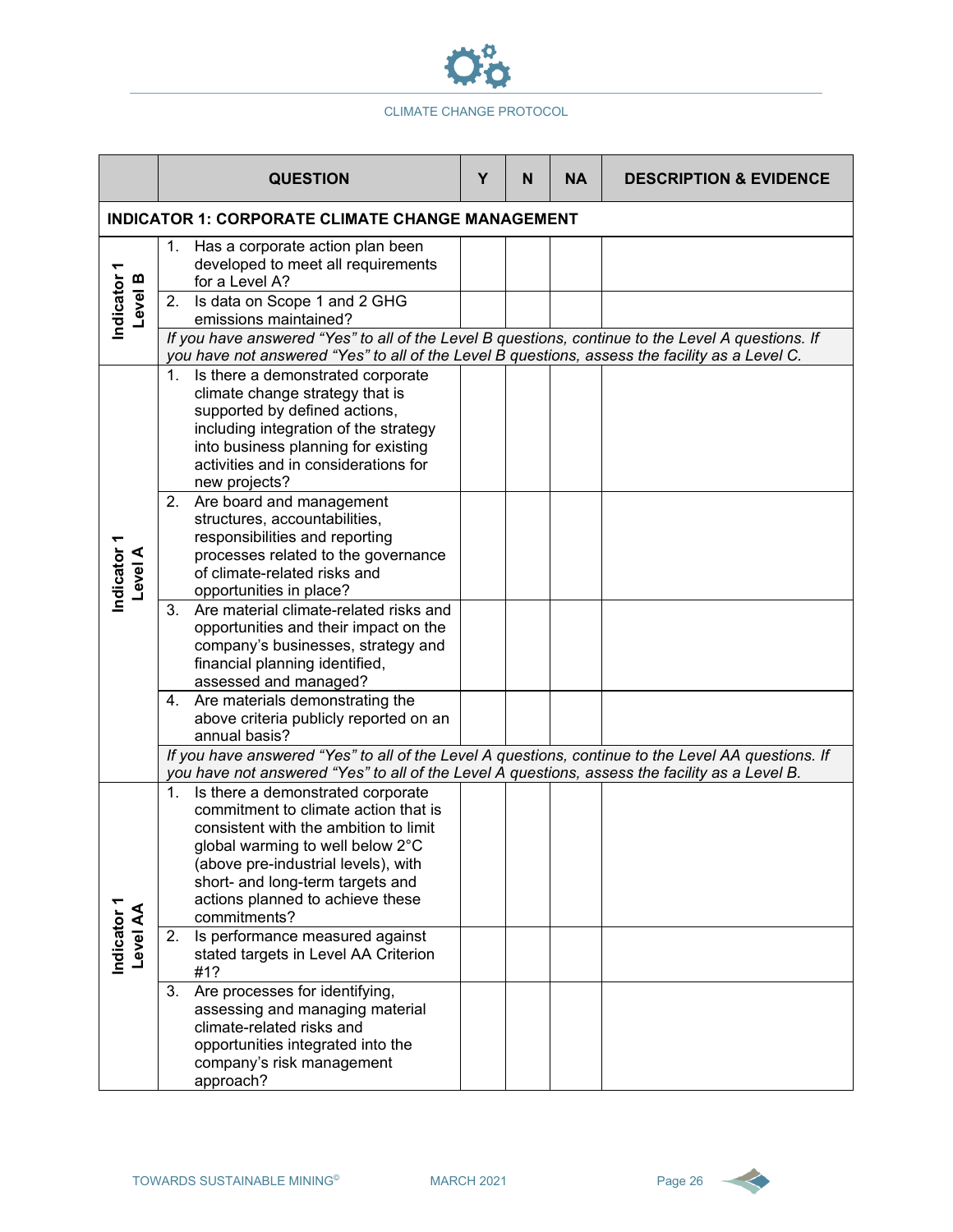

|                  | <b>QUESTION</b>                                                                                    | Y | N | <b>NA</b> | <b>DESCRIPTION &amp; EVIDENCE</b> |
|------------------|----------------------------------------------------------------------------------------------------|---|---|-----------|-----------------------------------|
|                  | Has the resilience of the business<br>4.                                                           |   |   |           |                                   |
|                  | strategy been considered, taking into<br>consideration different climate-                          |   |   |           |                                   |
|                  | related scenarios, including high-                                                                 |   |   |           |                                   |
|                  | and low-warming scenarios?                                                                         |   |   |           |                                   |
|                  | Are the impacts of material climate-<br>5.                                                         |   |   |           |                                   |
|                  | related risks and opportunities                                                                    |   |   |           |                                   |
|                  | identified on additional aspects of                                                                |   |   |           |                                   |
|                  | business and strategy identified,                                                                  |   |   |           |                                   |
|                  | assessed and managed?                                                                              |   |   |           |                                   |
|                  | Is there a demonstrated<br>6.                                                                      |   |   |           |                                   |
|                  | understanding of how the company's                                                                 |   |   |           |                                   |
|                  | strategic investments contribute to                                                                |   |   |           |                                   |
|                  | societal climate change resiliency                                                                 |   |   |           |                                   |
|                  | and the low carbon economy?<br>7. Do procurement and supply chain                                  |   |   |           |                                   |
|                  | management practices demonstrate                                                                   |   |   |           |                                   |
|                  | alignment with the corporate climate                                                               |   |   |           |                                   |
|                  | change strategy?                                                                                   |   |   |           |                                   |
|                  | Does the corporate climate change<br>8.                                                            |   |   |           |                                   |
|                  | strategy includes at least two of the                                                              |   |   |           |                                   |
|                  | following elements?                                                                                |   |   |           |                                   |
|                  | Planned or actual investments in<br>a.                                                             |   |   |           |                                   |
|                  | climate action (e.g., research and                                                                 |   |   |           |                                   |
|                  | development, energy performance                                                                    |   |   |           |                                   |
|                  | improvements, clean energy                                                                         |   |   |           |                                   |
|                  | projects) that will lead to measurable                                                             |   |   |           |                                   |
|                  | improvements in climate change<br>mitigation or adaptation.                                        |   |   |           |                                   |
|                  | Key performance indicators related<br>b.                                                           |   |   |           |                                   |
|                  | to the implementation of the climate                                                               |   |   |           |                                   |
|                  | change strategy assigned to relevant                                                               |   |   |           |                                   |
|                  | corporate employees, with tracking                                                                 |   |   |           |                                   |
|                  | on at least a quarterly basis                                                                      |   |   |           |                                   |
|                  | A range of potential carbon price<br>С.                                                            |   |   |           |                                   |
|                  | scenarios used when developing                                                                     |   |   |           |                                   |
|                  | strategies or evaluating and making                                                                |   |   |           |                                   |
|                  | decisions on projects                                                                              |   |   |           |                                   |
|                  | Opportunities for offsets that benefit<br>d.<br>communities of interest evaluated                  |   |   |           |                                   |
|                  | and, where feasible, prioritized                                                                   |   |   |           |                                   |
|                  | 9. Are materials demonstrating the                                                                 |   |   |           |                                   |
|                  | above criteria publicly reported on an                                                             |   |   |           |                                   |
|                  | annual basis?                                                                                      |   |   |           |                                   |
|                  | If you have answered "Yes" to all of the Level AA questions, continue to the Level AAA questions.  |   |   |           |                                   |
|                  | If you have not answered "Yes" to all of the Level AA questions, assess the facility as a Level A. |   |   |           |                                   |
|                  | Does the corporate climate change                                                                  |   |   |           |                                   |
|                  | strategy includes all of the elements                                                              |   |   |           |                                   |
| Ind <sub>1</sub> | outlined in Level AA Criterion #8?                                                                 |   |   |           |                                   |
|                  | 2.<br>Are there demonstrated corporate<br>commitments:                                             |   |   |           |                                   |

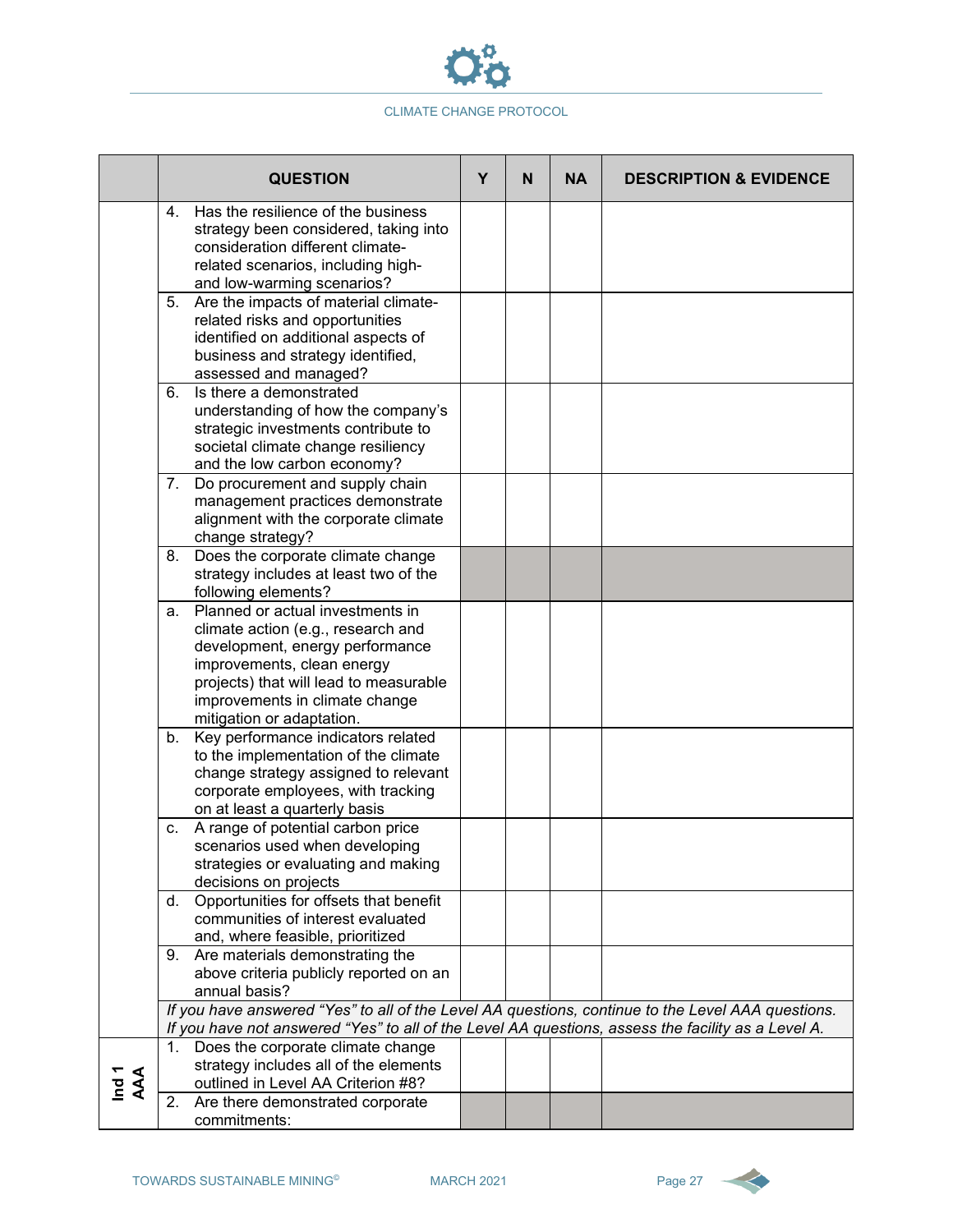

| <b>QUESTION</b>                                                                                                                                                                                                                                                                                                                                                                             | Y      | N | <b>NA</b> | <b>DESCRIPTION &amp; EVIDENCE</b> |
|---------------------------------------------------------------------------------------------------------------------------------------------------------------------------------------------------------------------------------------------------------------------------------------------------------------------------------------------------------------------------------------------|--------|---|-----------|-----------------------------------|
| Corresponding with societal<br>а.<br>ambitions to achieve net-zero<br>emissions by 2050, with short- and<br>long-term targets and actions<br>planned to achieve these<br>commitments?                                                                                                                                                                                                       |        |   |           |                                   |
| That future major capital allocation<br>b.<br>decisions will consider alignment<br>with societal ambitions to achieve<br>net-zero emissions by 2050?                                                                                                                                                                                                                                        |        |   |           |                                   |
| c. To contribute to Scope 3 GHG<br>emissions reductions?                                                                                                                                                                                                                                                                                                                                    |        |   |           |                                   |
| 3. Have short- and long-term actions to<br>achieve stated targets in Level AA<br>Criterion #1 and Level AAA Criterion<br>#2(a) been, or are they on track to<br>be, met on the timescale identified,<br>or have corrective actions been<br>identified and are these corrective<br>actions being implemented?<br>In jurisdictions without a carbon<br>4.<br>pricing regime, does the company |        |   |           |                                   |
| apply an internal carbon price in<br>standard financial analyses?                                                                                                                                                                                                                                                                                                                           |        |   |           |                                   |
| 5. Are materials demonstrating the<br>above criteria publicly reported on an<br>annual basis?                                                                                                                                                                                                                                                                                               |        |   |           |                                   |
| If you have answered "Yes" to all of the Level AAA questions, assess the facility as a Level AAA. If<br>you have not answered "Yes" to all of the Level AAA questions, assess the facility as a Level AA.                                                                                                                                                                                   |        |   |           |                                   |
| <b>ASSESSED LEVEL OF PERFORMANCE FOR</b><br><b>INDICATOR 1</b>                                                                                                                                                                                                                                                                                                                              | Level: |   |           |                                   |

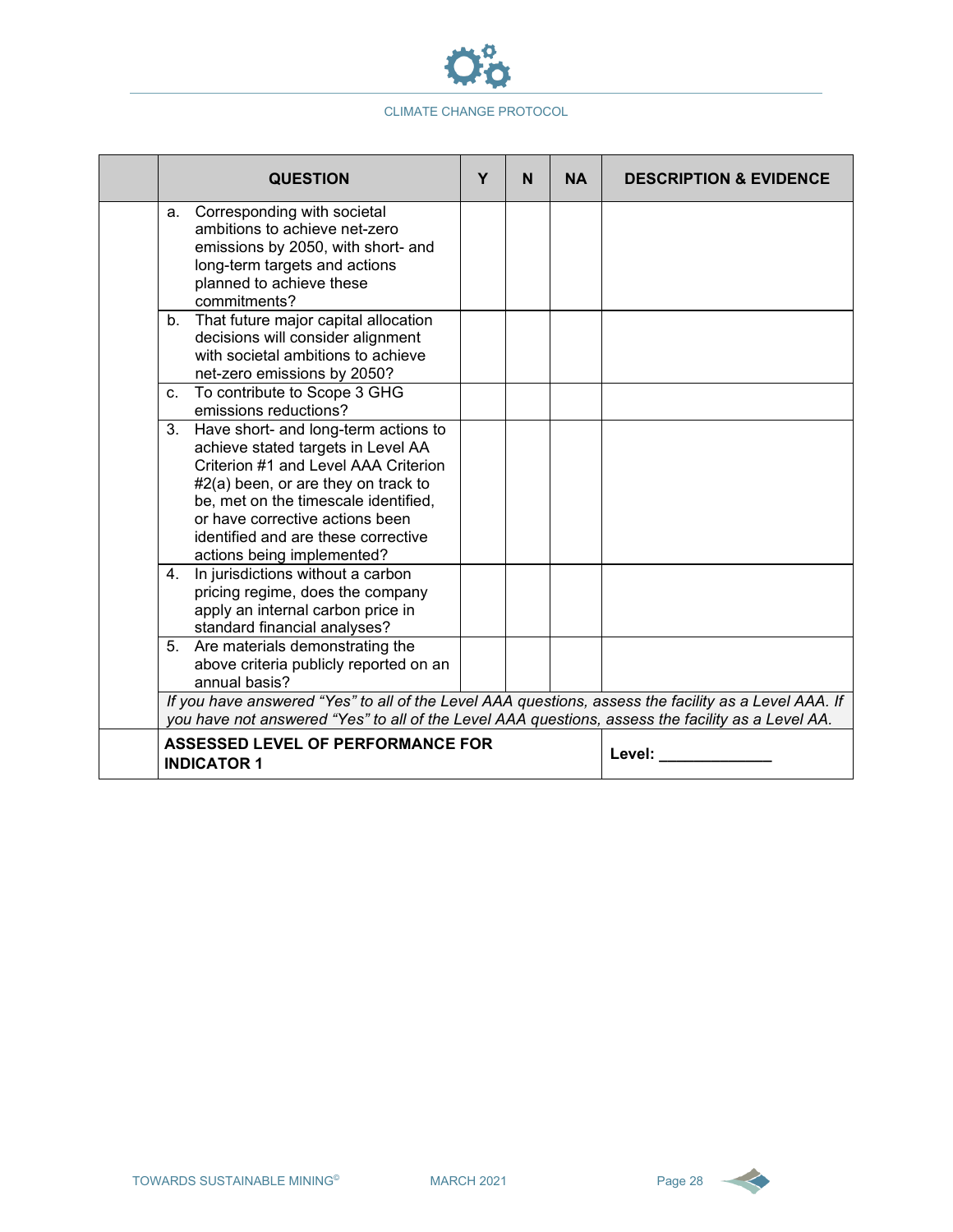|                                          |                                                        | <b>QUESTION</b>                                                                                                                                                                                                     | Y | N | <b>NA</b> | <b>DESCRIPTION &amp; EVIDENCE</b> |  |  |
|------------------------------------------|--------------------------------------------------------|---------------------------------------------------------------------------------------------------------------------------------------------------------------------------------------------------------------------|---|---|-----------|-----------------------------------|--|--|
|                                          | <b>INDICATOR 2: FACILITY CLIMATE CHANGE MANAGEMENT</b> |                                                                                                                                                                                                                     |   |   |           |                                   |  |  |
|                                          | 1.                                                     | Has a basic energy use and GHG<br>emissions management system has<br>been established that includes:                                                                                                                |   |   |           |                                   |  |  |
|                                          |                                                        | a. A demonstrated senior management<br>commitment to manage energy use<br>and GHG emissions, with assigned<br>responsibility to a department or<br>individual at the facility level?                                |   |   |           |                                   |  |  |
| Indicator <sub>2</sub><br><b>Level B</b> | b.                                                     | Identification and disaggregation of<br>significant sources of energy<br>consumption and GHG emissions?                                                                                                             |   |   |           |                                   |  |  |
|                                          | C.                                                     | Identification and estimation of<br>significant sources of non-energy<br>GHG emissions?                                                                                                                             |   |   |           |                                   |  |  |
|                                          |                                                        | 2. Has the facility conducted some<br>analyses related to physical climate<br>impacts and adaptation?                                                                                                               |   |   |           |                                   |  |  |
|                                          |                                                        | 3. Has the facility developed an action<br>plan to meet all requirements for a<br>Level A?                                                                                                                          |   |   |           |                                   |  |  |
|                                          |                                                        | If you have answered "Yes" to all of the Level B questions, continue to the Level A questions. If<br>you have not answered "Yes" to all of the Level B questions, assess the facility as a Level C.                 |   |   |           |                                   |  |  |
|                                          | 1.                                                     | Is an energy and GHG emissions<br>management system established<br>that includes:                                                                                                                                   |   |   |           |                                   |  |  |
|                                          |                                                        | a. A data collection and monitoring<br>process that is appropriate for the<br>energy use and GHG emission<br>sources on site?                                                                                       |   |   |           |                                   |  |  |
|                                          | b.                                                     | Clear definition of roles and<br>responsibilities for managing energy<br>and GHG emisssions performance?                                                                                                            |   |   |           |                                   |  |  |
| ี<br>Indicato<br>Level                   | c.                                                     | Operator awareness and<br>understanding of parameters<br>influencing energy performance and<br>operator actions to optimize system<br>energy performance for significant<br>energy uses or GHG emission<br>sources? |   |   |           |                                   |  |  |
|                                          | d.                                                     | Consideration of energy and GHG<br>emissions in business planning,<br>including design criteria, where<br>appropriate?                                                                                              |   |   |           |                                   |  |  |
|                                          | е.                                                     | An annual management review?                                                                                                                                                                                        |   |   |           |                                   |  |  |
|                                          | 2.                                                     | Is a process for the management of<br>physical climate impacts and<br>adaptation established that includes:                                                                                                         |   |   |           |                                   |  |  |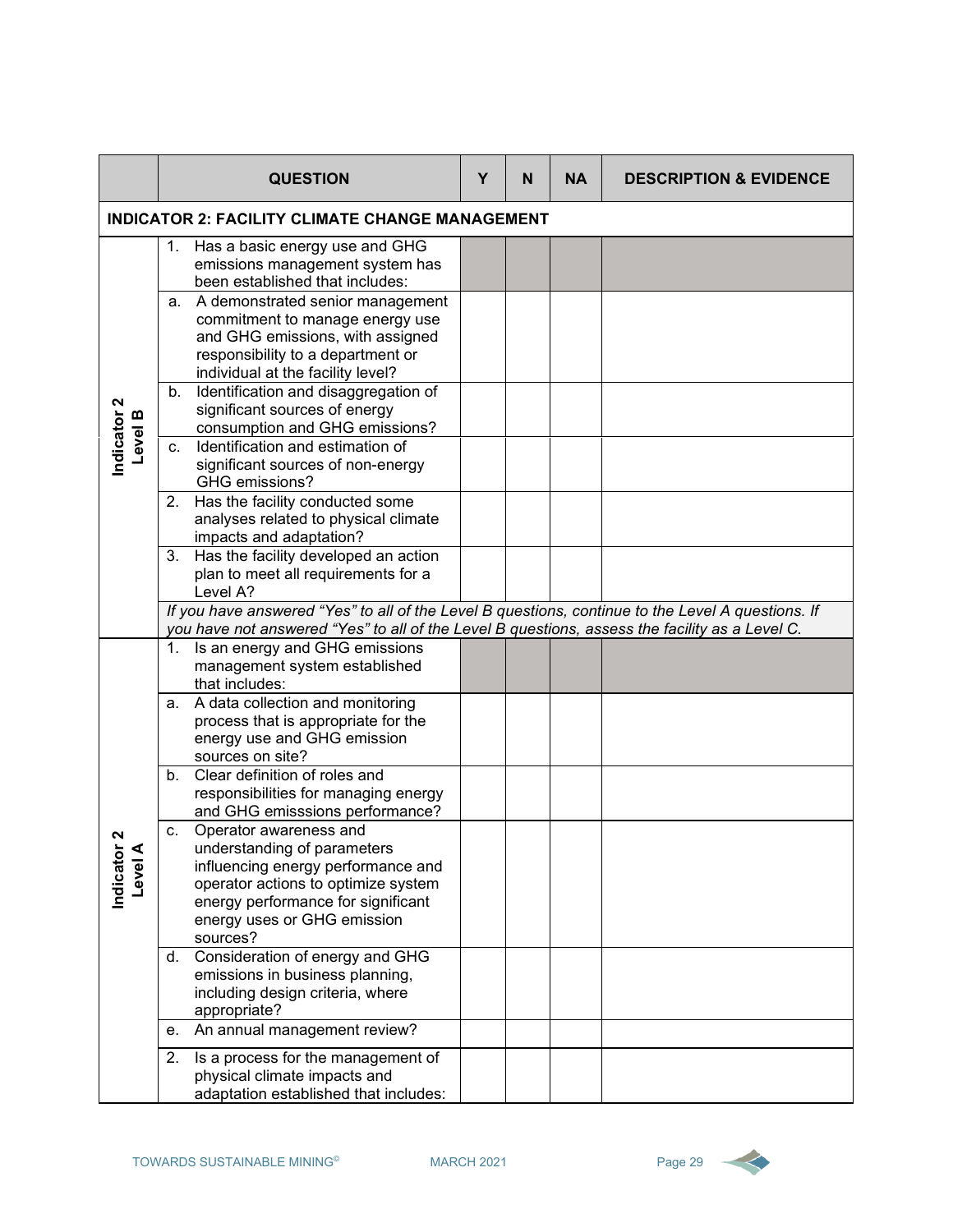

|                         | <b>QUESTION</b>                                                                                                                                                                                              | Y | N | <b>NA</b> | <b>DESCRIPTION &amp; EVIDENCE</b> |
|-------------------------|--------------------------------------------------------------------------------------------------------------------------------------------------------------------------------------------------------------|---|---|-----------|-----------------------------------|
|                         | a. Assessment and identification of<br>potential physical climate impacts,<br>with a review of this analysis<br>scheduled at predetermined<br>intervals?                                                     |   |   |           |                                   |
|                         | Consideration of risks resulting from<br>b.<br>potential physical climate impacts in<br>relevant facility-level decision-<br>making?                                                                         |   |   |           |                                   |
|                         | Identification, prioritization and<br>c.<br>implementation through business<br>planning of adaptation measures that<br>respond to the identified physical<br>climate impacts?                                |   |   |           |                                   |
|                         | 3. A process is in place to promote<br>awareness of climate change<br>mitigation and adaptation, including<br>relevant corporate commitments and<br>facility-level targets, to employees<br>and contractors. |   |   |           |                                   |
|                         | 4. The facility gauges the level of<br>importance of climate change<br>mitigation and adaptation in relation<br>to relevant or affected communities<br>of interest (COI) and engages as<br>appropriate.      |   |   |           |                                   |
|                         | If you have answered "Yes" to all of the Level A questions, continue to the Level AA questions. If<br>you have not answered "Yes" to all of the Level A questions, assess the facility as a Level B.         |   |   |           |                                   |
|                         | Does the facility collaborates with<br>1.<br>COI interested in climate change as<br>appropriate?                                                                                                             |   |   |           |                                   |
| Indicator 2<br>Level AA | Has the energy and GHG emissions<br>2.<br>management system undergone an<br>internal or external audit?                                                                                                      |   |   |           |                                   |
|                         | If you have answered "Yes" to all of the Level AA questions, continue to the Level AAA questions.<br>If you have not answered "Yes" to all of the Level AA questions, assess the facility as a Level A.      |   |   |           |                                   |
|                         | Does the facility apply three or more<br>1.<br>of the following leading practices?                                                                                                                           |   |   |           |                                   |
| Indicator <sub>2</sub>  | a. Are key performance indicators<br>related to the reduction of energy<br>use or GHG emissions assigned to<br>relevant employees?                                                                           |   |   |           |                                   |
| AAA                     | b. Are offsets integrated into the<br>management system?                                                                                                                                                     |   |   |           |                                   |
|                         | Is the energy and GHG emissions<br>C.<br>management system applied to the<br>full lifecycle of facility activities,<br>including in relation to suppliers,<br>customers and other third parties?             |   |   |           |                                   |

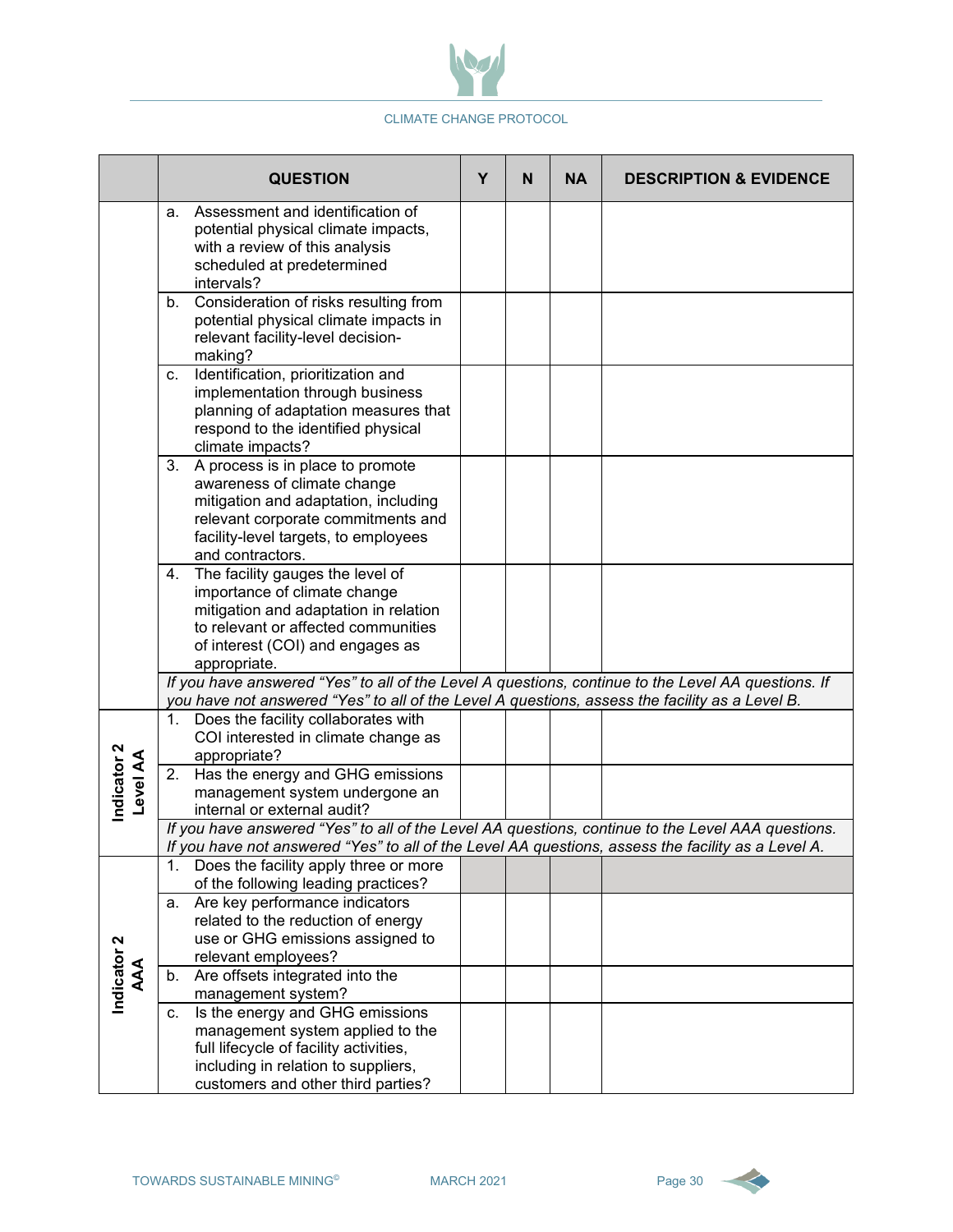

| <b>QUESTION</b>                                                                                                                                                                                                | N      | <b>NA</b> | <b>DESCRIPTION &amp; EVIDENCE</b> |
|----------------------------------------------------------------------------------------------------------------------------------------------------------------------------------------------------------------|--------|-----------|-----------------------------------|
| Is active partnership pursued with<br>d.<br>other organizations or COI on<br>physical climate impacts and<br>adaptation management, with roles<br>and responsibilities assigned to<br>support this commitment? |        |           |                                   |
| Is community, cultural or traditional<br>$e_{\cdot}$<br>knowledge considered in climate<br>impact assessments and in the<br>design of adaptation measures?                                                     |        |           |                                   |
| If you have answered "Yes" to all of the Level AAA questions, assess the facility as a Level AAA. If<br>you have not answered "Yes" to all of the Level AAA questions, assess the facility as a Level AA.      |        |           |                                   |
| <b>ASSESSED LEVEL OF PERFORMANCE FOR</b><br><b>INDICATOR 2</b>                                                                                                                                                 | Level: |           |                                   |

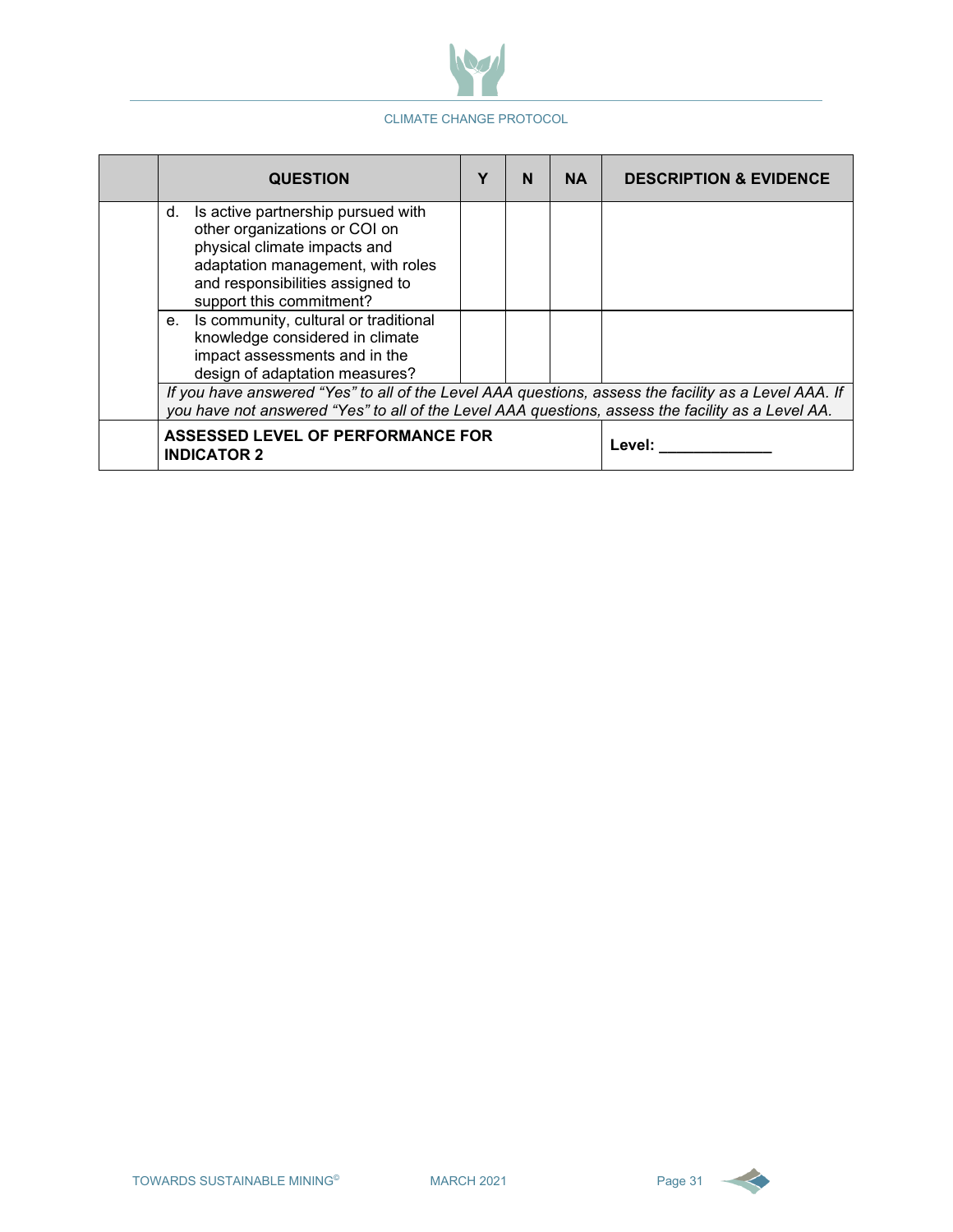

|                               | <b>QUESTION</b>                                                                                                                                                                                                             | Y | N | <b>NA</b> | <b>DESCRIPTION &amp; EVIDENCE</b> |  |  |  |  |
|-------------------------------|-----------------------------------------------------------------------------------------------------------------------------------------------------------------------------------------------------------------------------|---|---|-----------|-----------------------------------|--|--|--|--|
|                               | <b>INDICATOR 3: FACILITY PERFORMANCE TARGETS AND REPORTING</b>                                                                                                                                                              |   |   |           |                                   |  |  |  |  |
|                               | Have energy and/or GHG emissions<br>1.<br>performance targets been set?<br>Does some public reporting take<br>2.<br>place on energy and/or GHG                                                                              |   |   |           |                                   |  |  |  |  |
| Indicator 3<br>Level B        | emissions?<br>Are standard quantification and<br>3.<br>estimation methodologies used to<br>convert energy and GHG emissions<br>data into comparable units, including<br>process emissions data?                             |   |   |           |                                   |  |  |  |  |
|                               | 4. Has the company developed an<br>action plan to meet all requirements<br>for a Level A?                                                                                                                                   |   |   |           |                                   |  |  |  |  |
|                               | If you have answered "Yes" to all of the Level B questions, continue to the Level A questions. If<br>you have not answered "Yes" to all of the Level B questions, assess the facility as a Level C.                         |   |   |           |                                   |  |  |  |  |
|                               | Have performance targets been set<br>focused on Scope 1 and 2 GHG<br>emissions?                                                                                                                                             |   |   |           |                                   |  |  |  |  |
|                               | 2. Is a facility-level action plan<br>developed and implemented that<br>includes clear short- and long-term<br>steps towards achievement of the<br>performance targets?                                                     |   |   |           |                                   |  |  |  |  |
|                               | 3.<br>Is progress demonstrated towards<br>the performance targets?                                                                                                                                                          |   |   |           |                                   |  |  |  |  |
|                               | Does annual public reporting include:<br>4.                                                                                                                                                                                 |   |   |           |                                   |  |  |  |  |
| Indicator 3<br><b>Level A</b> | Metrics and targets used to assess<br>a.<br>performance focused on Scope 1<br>and 2 GHG emissions?                                                                                                                          |   |   |           |                                   |  |  |  |  |
|                               | Where offsets are used to meet<br>b.<br>targets, a calculation of offsets as a<br>percentage of total emissions<br>generated at the facility and the<br>source and the nature of the<br>accreditation of the offsets?       |   |   |           |                                   |  |  |  |  |
|                               | 5.<br>Is information on the facility's<br>assessment of potential physical<br>climate impacts and plans or actions<br>to manage the associated risks<br>shared publicly and updated as<br>assessments or plans are updated? |   |   |           |                                   |  |  |  |  |
|                               | If you have answered "Yes" to all of the Level A questions, continue to the Level AA questions. If<br>you have not answered "Yes" to all of the Level A questions, assess the facility as a Level B.                        |   |   |           |                                   |  |  |  |  |
| Ind 3<br>Level AA             | Have performance targets been met<br>1.<br>on the timescale identified, or have<br>corrective actions been identified and<br>are the corrective actions being<br>implemented?                                               |   |   |           |                                   |  |  |  |  |

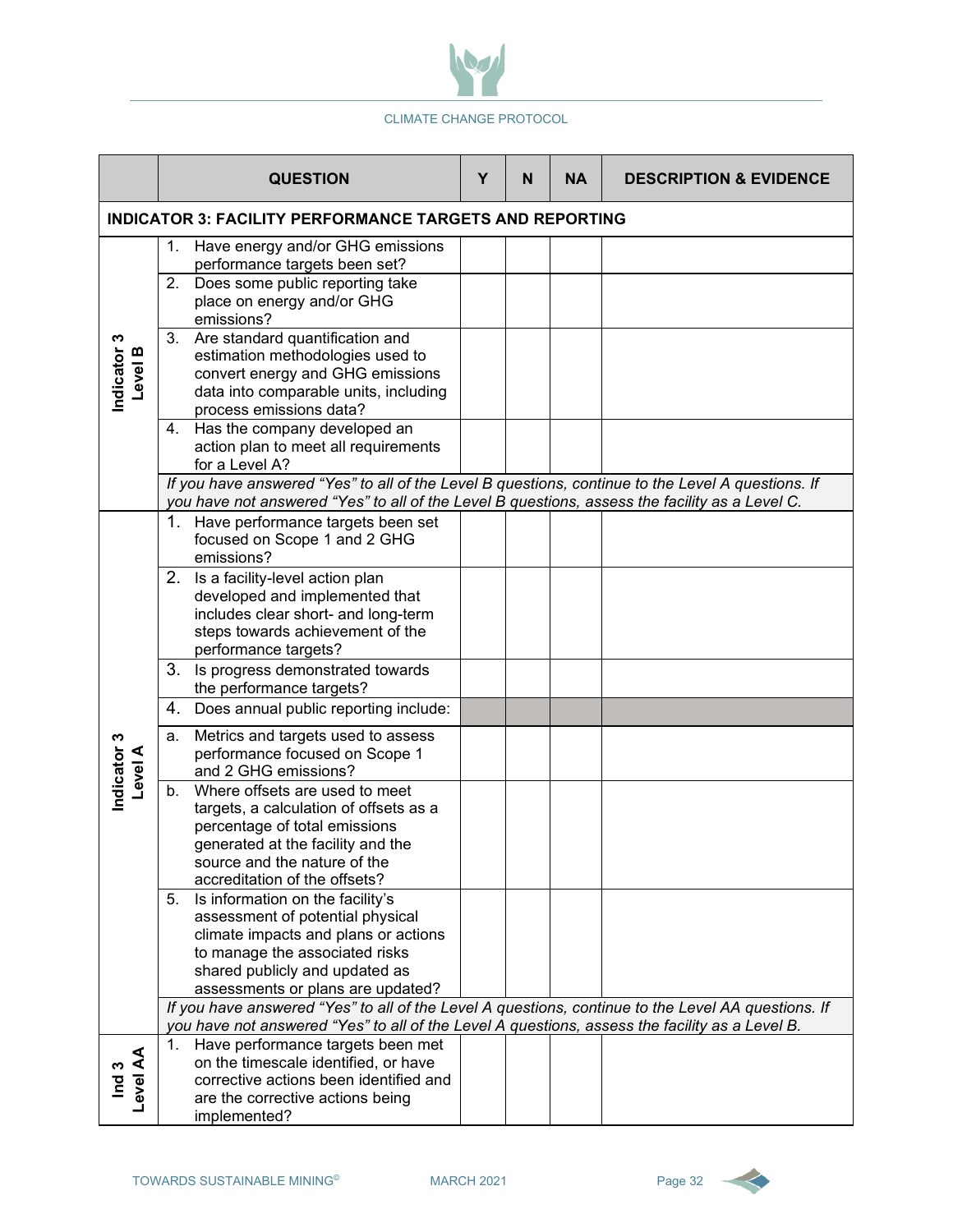

|                       | <b>QUESTION</b>                                                                                                                                                                                                                                                                                                               | Υ      | N | <b>NA</b> | <b>DESCRIPTION &amp; EVIDENCE</b> |
|-----------------------|-------------------------------------------------------------------------------------------------------------------------------------------------------------------------------------------------------------------------------------------------------------------------------------------------------------------------------|--------|---|-----------|-----------------------------------|
|                       | 2. Have energy use and Scope 1 and 2<br>GHG emissions (e.g., source data,<br>conversion factors, energy GHG<br>intensities used, etc.) been<br>independently assured?<br>3. Does the facility seek feedback on                                                                                                                |        |   |           |                                   |
|                       | public reporting as appropriate?<br>If you have answered "Yes" to all of the Level AA questions, continue to the Level AAA questions.<br>If you have not answered "Yes" to all of the Level AA questions, assess the facility as a Level A.                                                                                   |        |   |           |                                   |
| Indicator 3<br>Z<br>Z | 1. Has substantial transformation of the<br>energy and GHG emissions profile of<br>the facility taken place, evidenced by<br>the results of process-improvement<br>techniques and technologies or other<br>forms of GHG reductions or offsets,<br>in line with a long-term net-zero<br>emissions commitment?                  |        |   |           |                                   |
|                       | 2. Is public reporting, including material<br>Scope 3 GHG emissions data,<br>independently assured for accuracy?<br>If you have answered "Yes" to all of the Level AAA questions, assess the facility as a Level AAA. If<br>you have not answered "Yes" to all of the Level AAA questions, assess the facility as a Level AA. |        |   |           |                                   |
|                       | <b>ASSESSED LEVEL OF PERFORMANCE FOR</b><br><b>INDICATOR 3</b>                                                                                                                                                                                                                                                                | Level: |   |           |                                   |